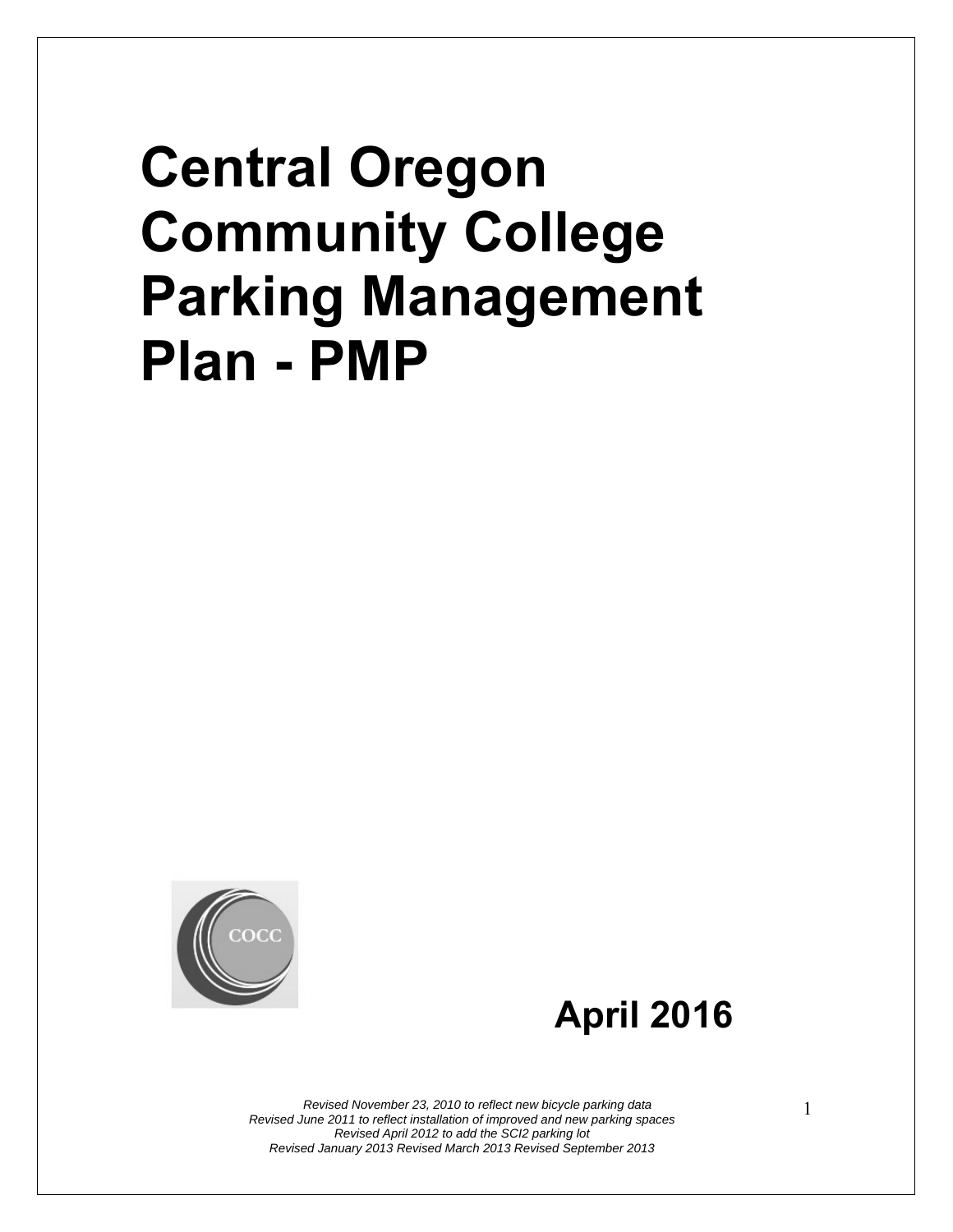#### **TABLE OF CONTENTS**

| <b>SECTION</b>                                             | <b>PAGE</b> |
|------------------------------------------------------------|-------------|
|                                                            | 3           |
|                                                            | 5           |
|                                                            | 6           |
|                                                            | 6           |
|                                                            | 9           |
|                                                            | 11          |
|                                                            | 12          |
|                                                            | 13          |
|                                                            | 13          |
| 4.2 Campus Pedestrian Ways and Sidewalks                   | 13          |
|                                                            | 14          |
|                                                            | 16          |
|                                                            | 16          |
|                                                            | 16          |
|                                                            | 16          |
|                                                            | 16          |
| 6.1 Increase Spaces in Conjunction with New Facilities     | 17          |
| 6.2 Examine and Improve Signage Program                    | 17          |
| 6.3 Explore Opportunities to Develop "Green" Parking Areas | 18          |
| 6.4 Begin Dialog for Transfer of College Way to COCC       | 18          |
| 6.5 Transportation Demand Management Considerations        | 18          |
| 6.6 Key Actions to Reduce Parking Demand                   | 19          |
| 7.0 SUMMARY - Phased Parking Plan Action Plan              | 24          |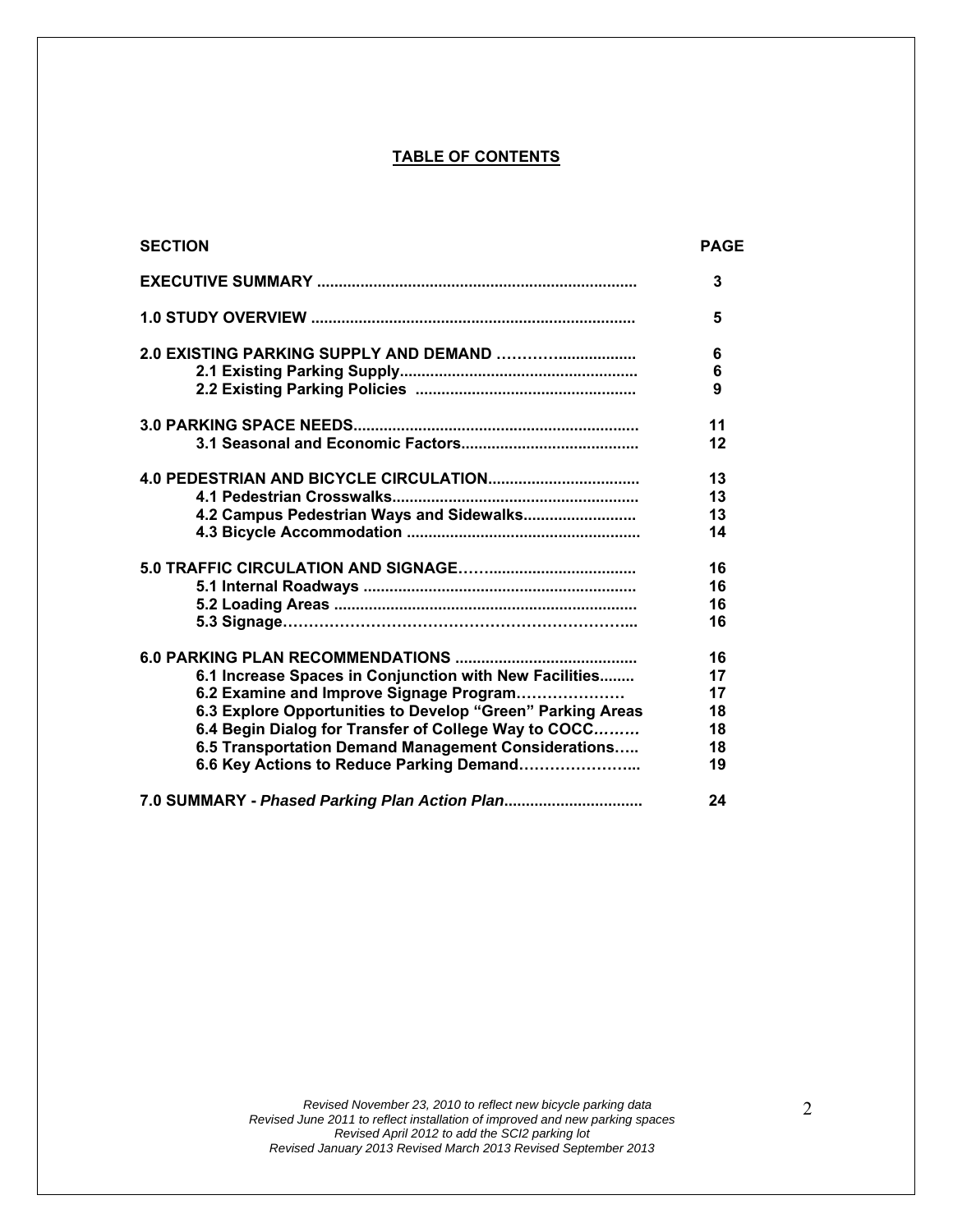#### **Executive Summary**

The COCC Parking Management Plan (PMP) is a compilation of current parking assessments and transportation choices for students, educators, support staff, visitors, and the public. Parking strategies will be discussed in the body of the PMP as well as identifying combinations of parking techniques, additional Transportation Demand Management (TDM) strategies, and connections to other non-college transportation options, etc. Through implementation of the PMP, specific methods will be identified to improve transportation and parking management and create a more sustainable campus. The plan will be flexible and responsive to future demands and conditions. This means that regular updates are expected and will be completed when new information becomes available.

This PMP describes existing transportation and parking conditions; current and future challenges; specific transportation and parking policies; and, management strategies. The PMP is geared to respond to the unique requirements of the community college. COCC's Awbrey Butte campus is predominately a commuter campus and attracts many students who are often older, have jobs, and may have children. Thus, COCC has a higher percentage of students that rely on personnel vehicles. This is in contrast to a traditional university environment with younger students, fewer families, and less reliance on vehicle use.

**The current number of student parking, staff, visitor, bicycle, ADA spaces, loading facilities and other vehicular spaces** *meet and or exceed* **the** **current Campus demands based upon accepted industry standards for colleges and universities. Core Campus demands are also combined with Campus Village parking scenarios to provide a comprehensive and shared parking facility throughout the entire COCC boundary.** 

Revisions to this PMP are required from time to time to accommodate expected growth, changes to Campus structures and operation, and other physical refinements. New data may result from the impact of new classrooms, enrollment fluctuations, funding opportunities, TDM strategies, construction activities, collaboration with private entities, management observations, and new analysis to support the need for additional parking areas, etc. Within this context, the purpose of this report is to prepare a Parking Management Plan (PMP) as a framework for the future. This will assist COCC in achieving a long-term supply goal, while providing an acceptable level of service now. In addition to parking supply data provided by the PMP and the refinement of existing and future TDM strategies, additional management techniques are likely to achieve other planning objectives such as emission reductions and reduced vehicle miles traveled. Such efforts help to enhance COCC's sustainability. The PMP must also be flexible and responsive to future demands and conditions, including economic limitations of COCC and its partners.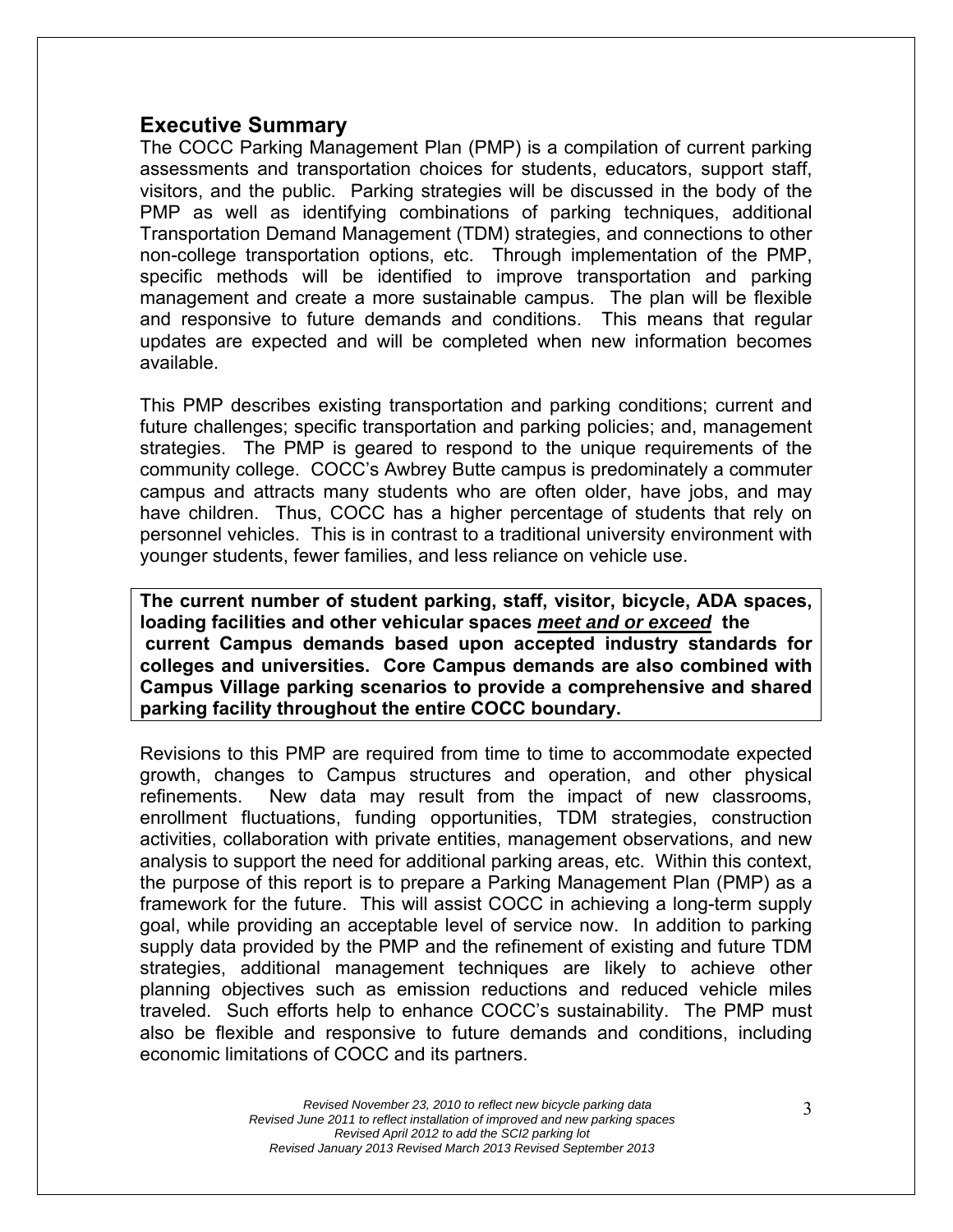COCC parking projects respond to the demand for new programming as well as the relocation of existing programs into new buildings. Buildings that currently house programs, but which are planned for, will eventually be "re-purposed." The City and COCC will examine the effect of such re-purposing at a date when the actual use of the building is known.

*Special Note –New Residence Hall* - In September 2013, COCC submitted a site plan application for a 330 bed 91 unit residence hall that will be located west of the existing track with vehicular access off of Mount Washington Drive and pedestrian connections to campus on the south side of the track. 150 vehicular parking stalls are planned, 10 outdoor covered bicycle parking spaces are planned near the main entry, 24 outdoor but exposed bicycle parking spaces are planned near the main entry, and each unit can accommodate room storage of bicycles. The existing residence hall facilities (Juniper Hall) will be coming off line when the new residence hall opens, and pending a determination of what the best next use of Juniper Hall will be.

*Culinary Institute* – The Culinary Institute includes 91 vehicular spaces, 3 ADA spaces and eight covered bicycle parking spaces. This area is denoted as H2 on the attached parking map. In July of 2013 27 new vehicular parking stall were added adjacent to the existing Culinary Institute in response to previously identified demand, with the planned addition of 28 spaces. It is anticipated that the additional 28 spaces will be provided in the coming 5 years resulting in a combined total of 119 parking spaces for the Culinary Institute.

*Re-located Health Careers* – The Health Careers Center is adjacent to College Way between parking areas C and E. The Health Careers Center is denoted on the attached parking map. The Health Careers Center did not add additional parking with the exception of 4 new ADA spaces. One existing ADA space at the Bookstore was lost with this construction in an effort to re-grade and design the existing ADA spaces to compliance (widening and grading). 22 new covered bicycle parking spaces were constructed with the project. There are also 18 uncovered bicycle parking spaces, for a total of 40 bicycle spaces near the building.

*Re-Located Science Building -* The Science Center was constructed over part of an existing parking area. The Science Center is denoted on the attached parking map. In order to construct the Science Center building, approximately 37 spaces were consumed from parking areas B1 and B2. When the initial PMP report was prepared it was determined that sufficient numbers of nearby parking spaces were available to serve the Campus students, staff, and visitors without consuming the Campus supply of surplus spaces. Although no additional standard parking spaces were originally proposed at this location, two new ADA spaces were constructed near the re-located Science Center and 16 new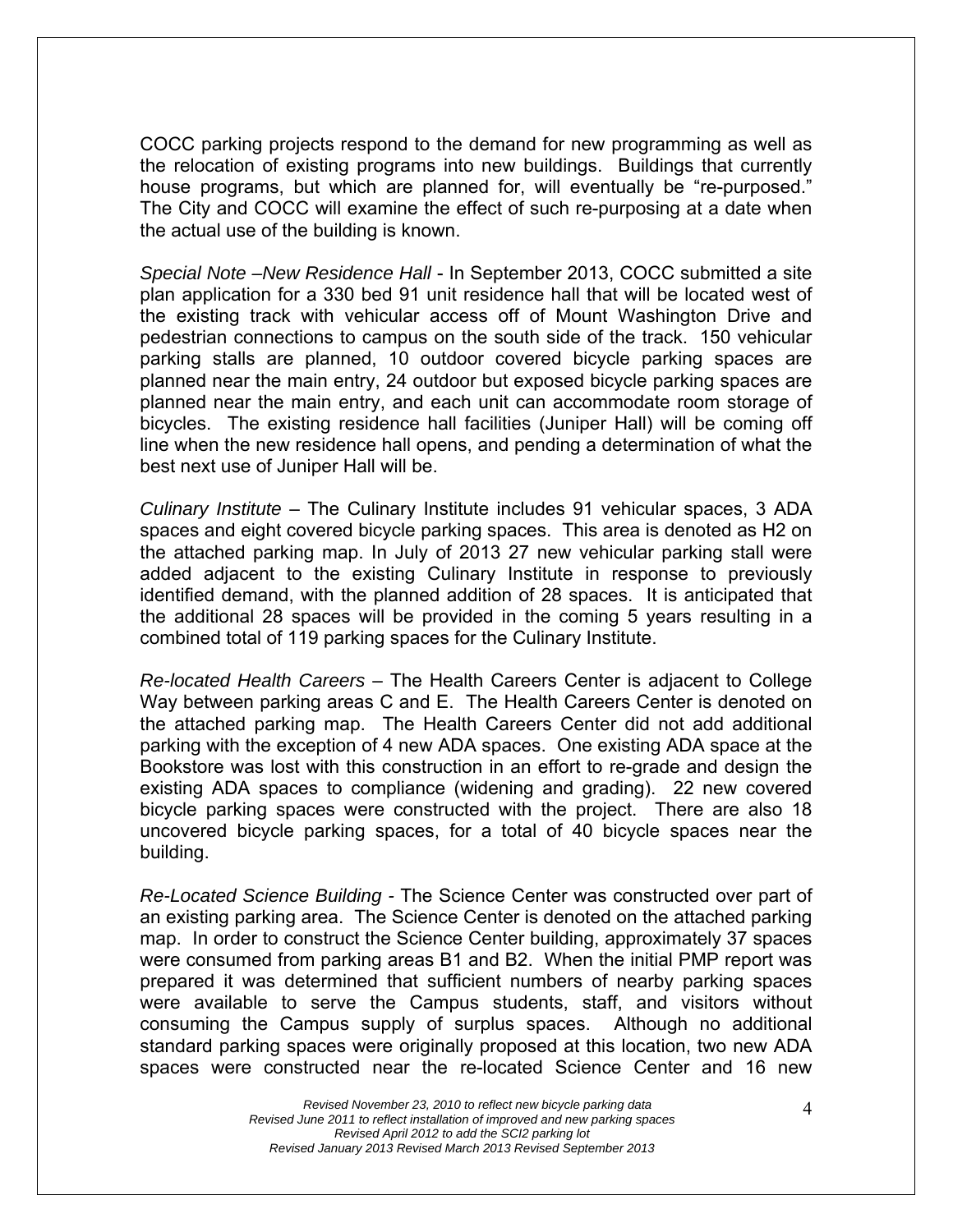covered bicycle parking spaces were constructed with the project. There are also eight indoor bicycle racks for faculty and staff use in the Science Center. The physical location of the Science Center assists COCC in using existing, but underutilized spaces, due to the building's proposed location in the southeast area of the Campus close to general parking areas A and B.

In June 2011, COCC determined an additional 25 standard parking spaces should be paved to address efficient utilization of existing infrastructure investments and address current parking patterns near the Science Center. These 25 new spaces were developed within Parking Area A1, also known as the "Serpentine" parking area. The specific site for the additional 25 spaces is in an area that is already flat, and partially paved. This area accommodated the new asphalt needed to support the new spaces. In addition, COCC determined that an addition of 13 spaces to Parking Lot F6 near the west end of the existing tennis courts were needed to enhance the lot. The combined 48 spaces are identified on the parking map.

In April 2012, COCC determined the unimproved area below south of lot A1 , which had been graded and previously used for the staging of materials and parking of construction vehicles, would be paved and striped. This parking lot now known as A2 and contains 41 vehicle parking spaces. This parking lot is another student parking choice along with other A area parking lots and shown on the attached parking map.

*COCC Development Parcel 1* - This parcel is located just south of the intersection of Mt. Washington and Shevlin Park Road. This area is planned for market rate housing and will include extension of sidewalks and planned trails shown on the City Trails Plan. Other potential off campus TDM strategies will be assessed prior to development of the apartments.

# *1.0Study Overview*

• The PMP is Flexible

The flexibility of the PMP provides a range of opportunities for COCC as it grows. Typically, COCC will develop surface vehicular parking using the parking ratios required for each new development taking into consideration the various methods of parking management. This flexibility is helpful considering the total of Campus parking spaces will be occasionally revised. The PMP is a dynamic planning tool, rather than a static planning tool.

TDM Measures are in Place and Will be Expanded Over Time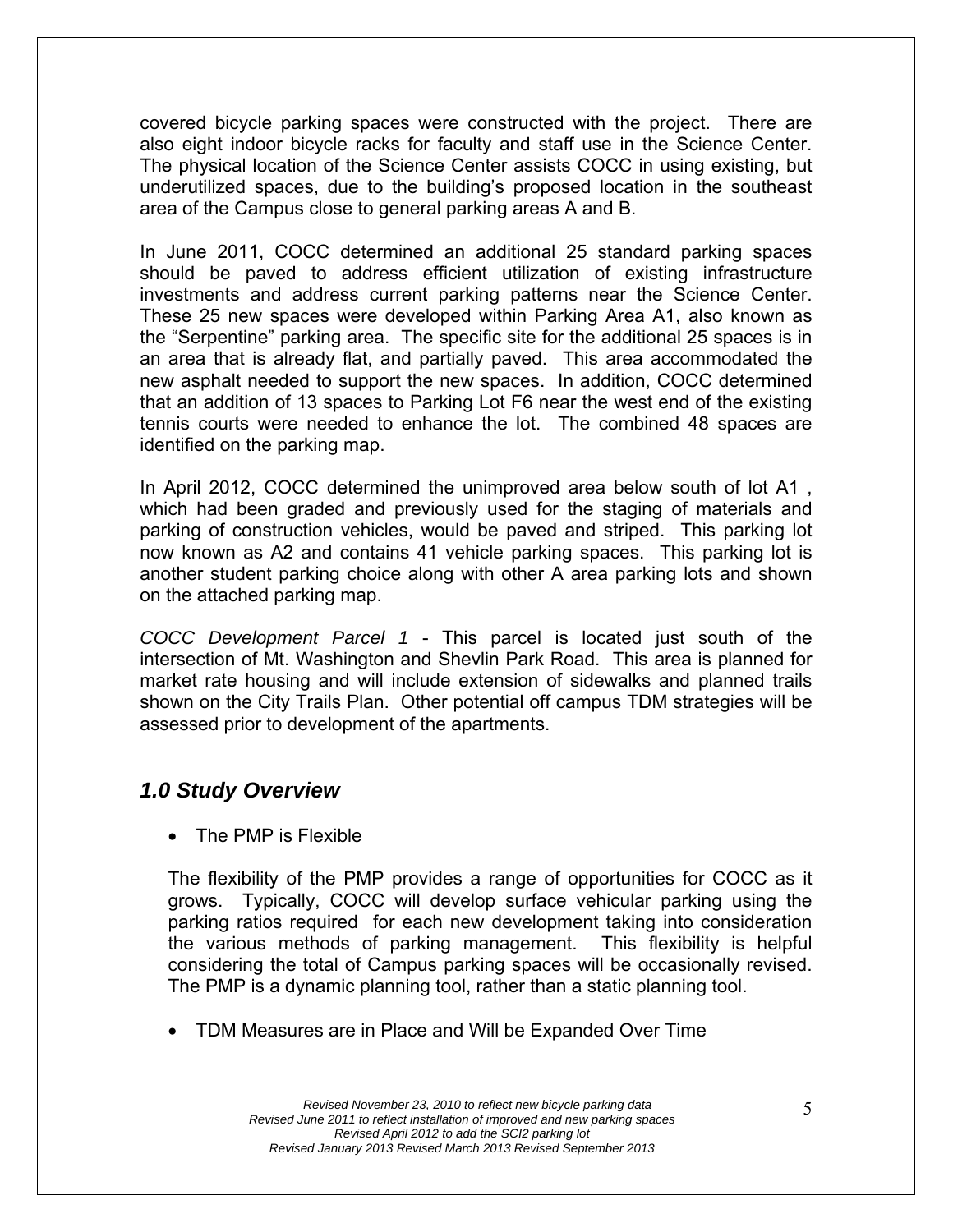The PMP recognizes TDM measures and multi-modal infrastructure connections to show parking can be achieved on the periphery of the campus or reduced through alternative programs or strategies. In addition, because the PMP identifies a surplus of surface parking now, it is essential to consider this before requiring new lots to be constructed. In some cases, new lots will be the best and most efficient solution but there will be other cases where refinements to existing lots and documentation of the efficiency of TDM strategies serve the Campus needs more appropriately. This flexibility will also help provide documentation for mitigation of impacts with planned roadway closures, relocations, or access modifications internal to the college.

COCC's Parking Management Strategies are Practical

Recognizing the nature of TDM and its relationship with COCC and its development partners is a critical feature of the PMP. The college will take pragmatic steps to integrate TDM over the life of the PMP and is the recognized leader of such strategies given the nature of COCC and its place within Bend's urban area. Opportunities provided by this PMP include opportunities to reduce infrastructure costs/needs, overall documentation of existing parking supply and internal roadway/parking connections. Importantly, the PMP provides a *system* of parking management tools. Overall, the campus base map can serve as a base map for all future PMP efforts.

# *2.0 Existing Parking Supply & Demand*

### *2.1 Existing Parking Supply*

The Bend COCC campus is located on the western portion of Awbrey Butte and contains varied topography – some of it steep and rolling amongst the native Ponderosa environment. COCC has diligently worked to blend educational facilities and parking areas within the natural landscape, preserving the flora in and around the current 2371 parking spaces provided on campus. The available spaces are located in multiple parking areas distributed throughout the campus including the additional spaces to be developed in the new residence hall facility area. The data to support the inventory of spaces was provided by the Director of Campus Services who is responsible for campus facilities and operations. The inventory, as shown in the table below, not only lists the total number of spaces, but designates them by category and location: Disabled, Student, Staff, Visitor, Motorcycle (M/C), and Maintenance and Reserve (Other). Bicycle parking is designated on a separate map.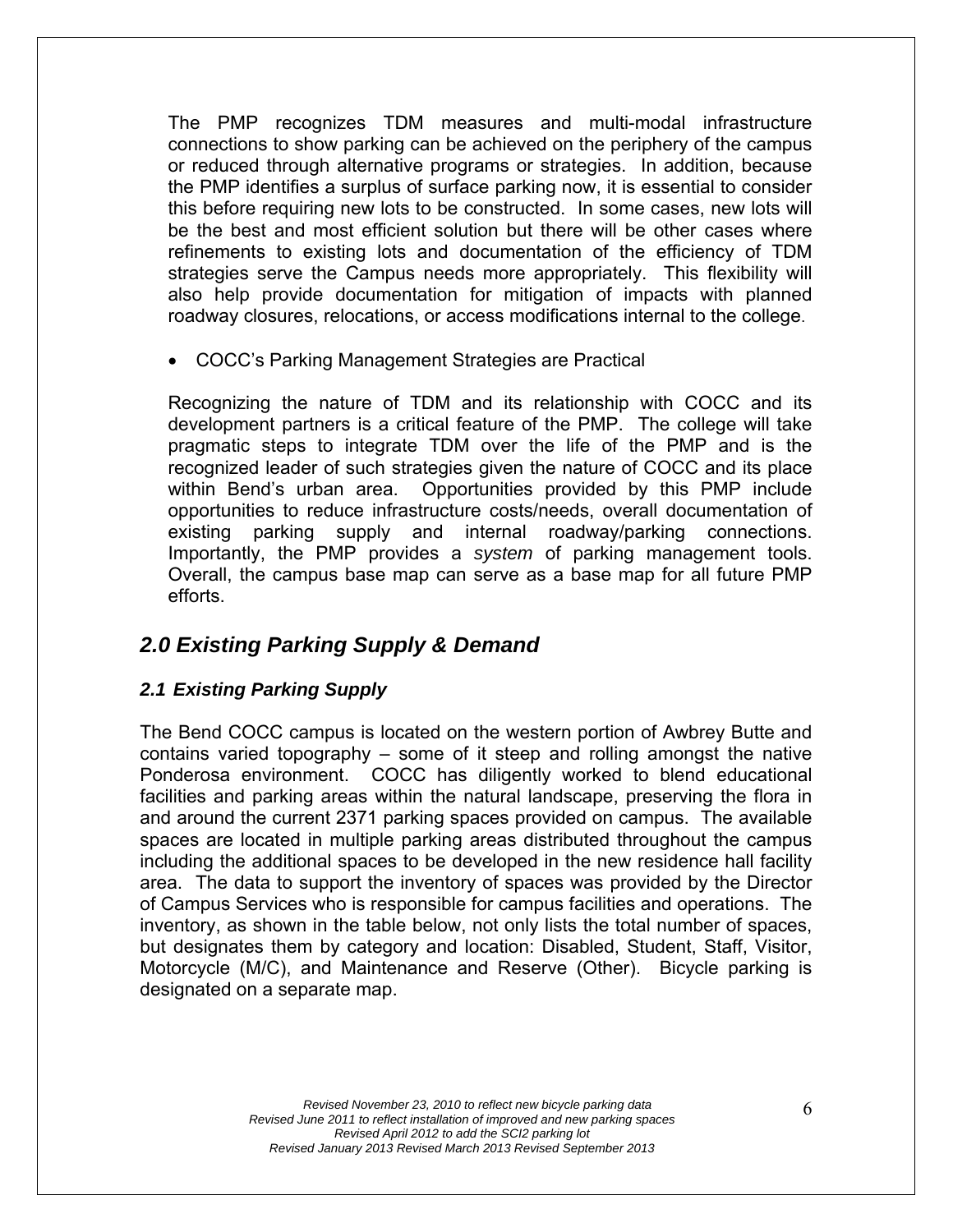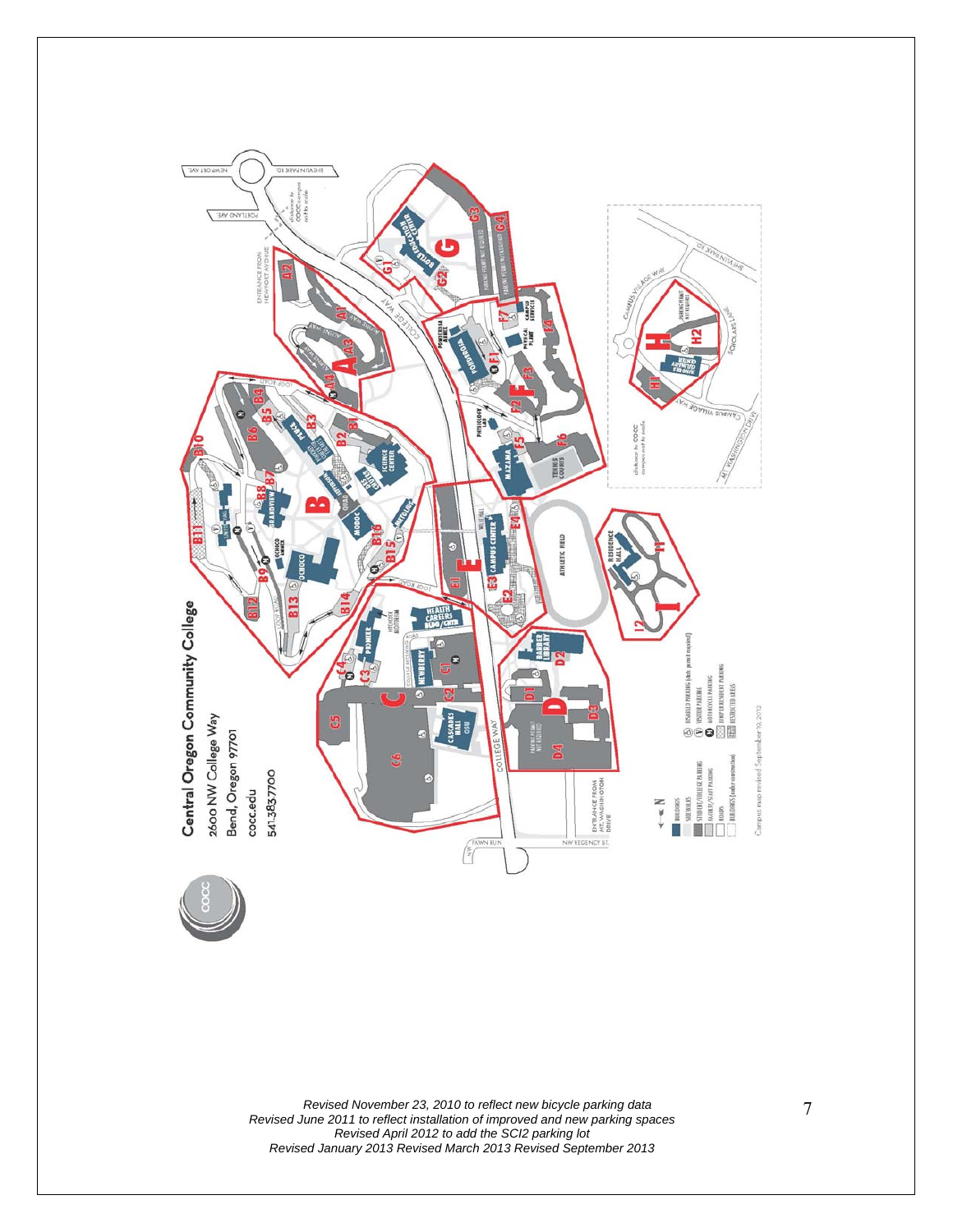# **COCC Vehicular Parking Space Survey**

| Lot $#$         | Location                  | <b>ADA</b>     | <b>Student</b>  | <b>Staff</b> | <b>Visitor</b> | M/C            | Other          | <b>Total</b>    |
|-----------------|---------------------------|----------------|-----------------|--------------|----------------|----------------|----------------|-----------------|
| <b>B15</b>      | <b>MET Staff</b>          | 4              |                 | 22           | 3              | $\overline{2}$ | 1              | $\overline{32}$ |
| <b>B14</b>      | W OCH Staff               |                |                 | 13           |                | $\overline{2}$ |                | 15              |
| <b>B16</b>      | <b>MOD Loading</b>        |                |                 |              |                |                | $\overline{2}$ | $\overline{2}$  |
| <b>B1</b>       | W DES Student             |                | 20              |              |                |                |                | $\overline{20}$ |
| B2              | W DES Staff               | 2              |                 | 17           |                |                |                | 19              |
| A2              | South Serpentine          |                | 41              |              |                |                |                | 41              |
| A <sub>4</sub>  | <b>Upper Serpentine</b>   |                | 69              |              |                | 6              |                | 75              |
| A3              | <b>Middle Serpentine</b>  |                | 88              |              |                |                |                | 88              |
| $\overline{A1}$ | Lower Serpentine          |                | 69              |              |                |                |                | 69              |
| F <sub>6</sub>  | <b>MAZ Student</b>        | $\overline{2}$ | 47              |              | 2              |                |                | 51              |
| F <sub>5</sub>  | <b>MAZ Staff</b>          | $\overline{2}$ |                 | 10           |                |                |                | 12              |
| <b>B7</b>       | <b>GRV Staff</b>          | 2              |                 | 10           |                |                | 1              | 13              |
| B <sub>9</sub>  | <b>GRV</b> Student        |                | 54              |              | 4              | 5              | 3              | 66              |
| <b>B11</b>      | <b>JUN Student</b>        |                | 62              |              |                |                |                | 62              |
| <b>B11</b>      | <b>JUN Staff</b>          |                |                 | 3            |                |                |                | 3               |
| B <sub>3</sub>  | <b>PEN Staff</b>          | 6              |                 | 24           |                |                | $\mathbf{1}$   | 31              |
| C <sub>1</sub>  | <b>NEWBERRY</b>           | 6              | 84              |              | 6              | 6              |                | 102             |
| C <sub>2</sub>  | PIO Student               | $\mathbf{1}$   | 69              |              |                |                |                | 70              |
| $\overline{C4}$ | <b>Upper PIO Staff</b>    | $\overline{5}$ |                 | 11           |                | 2              |                | 18              |
| C3              | Lower PIO Staff           | $\overline{2}$ |                 | 16           |                | $\mathbf{1}$   | 3              | 22              |
| F2              | <b>Upper PON Student</b>  | $\overline{2}$ | 27              | 2            |                |                |                | 31              |
| F3              | Middle PON Student        |                | 47              |              |                |                |                | 47              |
| F4              | Lower PON Student         |                | 65              |              |                |                | $\overline{7}$ | $\overline{72}$ |
|                 | <b>Upper BOY</b>          |                |                 |              |                |                | $\overline{5}$ | 29              |
| G1              |                           | 6              |                 |              | 18             |                |                |                 |
| G <sub>3</sub>  | <b>BOY Middle</b>         |                | 123             |              |                |                |                | 123             |
| G4              | <b>BOY Lower</b>          |                | 62              |              |                |                |                | 62              |
| F7              | <b>Campus Services</b>    | $\mathbf{1}$   |                 |              | 3              |                |                | 4               |
| F7              | Maintenance Lot           |                |                 |              |                |                | $\overline{7}$ | $\overline{7}$  |
| <b>B12</b>      | <b>GRV</b> overflow       |                | 25              |              |                |                |                | 25              |
| F <sub>1</sub>  | PON Staff/Auto            | $\mathbf{1}$   |                 | 8            |                | 3              | 12             | 24              |
| C6              | <b>CSB Upper Student</b>  | 14             | 301             |              |                |                |                | 315             |
| C5              | <b>CSB Roadway</b>        |                | 35              |              |                |                |                | 35              |
| <b>B13</b>      | <b>OCH Staff</b>          | 3              | 13              |              |                |                |                | 16              |
| G2              | <b>BOY Restricted</b>     |                |                 |              |                |                | 10             | 10              |
| <b>B10</b>      | <b>JUN S Student</b>      |                | 11              |              |                |                |                | 11              |
| D <sub>4</sub>  | LIB                       | 2              | 192             |              |                |                |                | 194             |
| D <sub>2</sub>  | <b>LIB Loading</b>        |                |                 |              |                |                | 2              | $\overline{2}$  |
| E1              | CCB                       | 3              | $\overline{39}$ |              |                |                |                | $\overline{42}$ |
| E <sub>2</sub>  | LIB Roundabout            | 11             |                 |              |                |                | $\mathbf{1}$   | 12              |
| F <sub>5</sub>  | MAZ Upper ADA             | 3              | 2               |              |                |                |                | 5               |
| B <sub>5</sub>  | PEN S Student             | $\overline{2}$ | 31              |              |                | 4              |                | $\overline{37}$ |
| <b>B4</b>       | <b>PEN Staff</b>          |                |                 | 10           |                |                |                | 10              |
| B5              | <b>Upper PEN Student</b>  |                | 28              |              |                |                |                | 28              |
| $\overline{H}$  | <b>Culinary Institute</b> | 3              | 119             |              |                |                |                | 122             |
| D4              | N LIB                     |                | 147             |              |                |                |                | 147             |
| 11&2            | Residence Hall            | 5              | 136             | 5            | $\overline{4}$ |                |                | 150             |
|                 | <b>Campus Total</b>       | 88             | 1997            | 151          | 40             | 31             | 55             | 2371            |
|                 |                           |                |                 |              |                |                |                |                 |
| College Way     |                           | $\overline{2}$ | 95              |              |                |                |                | 97              |
|                 |                           |                |                 |              |                |                |                |                 |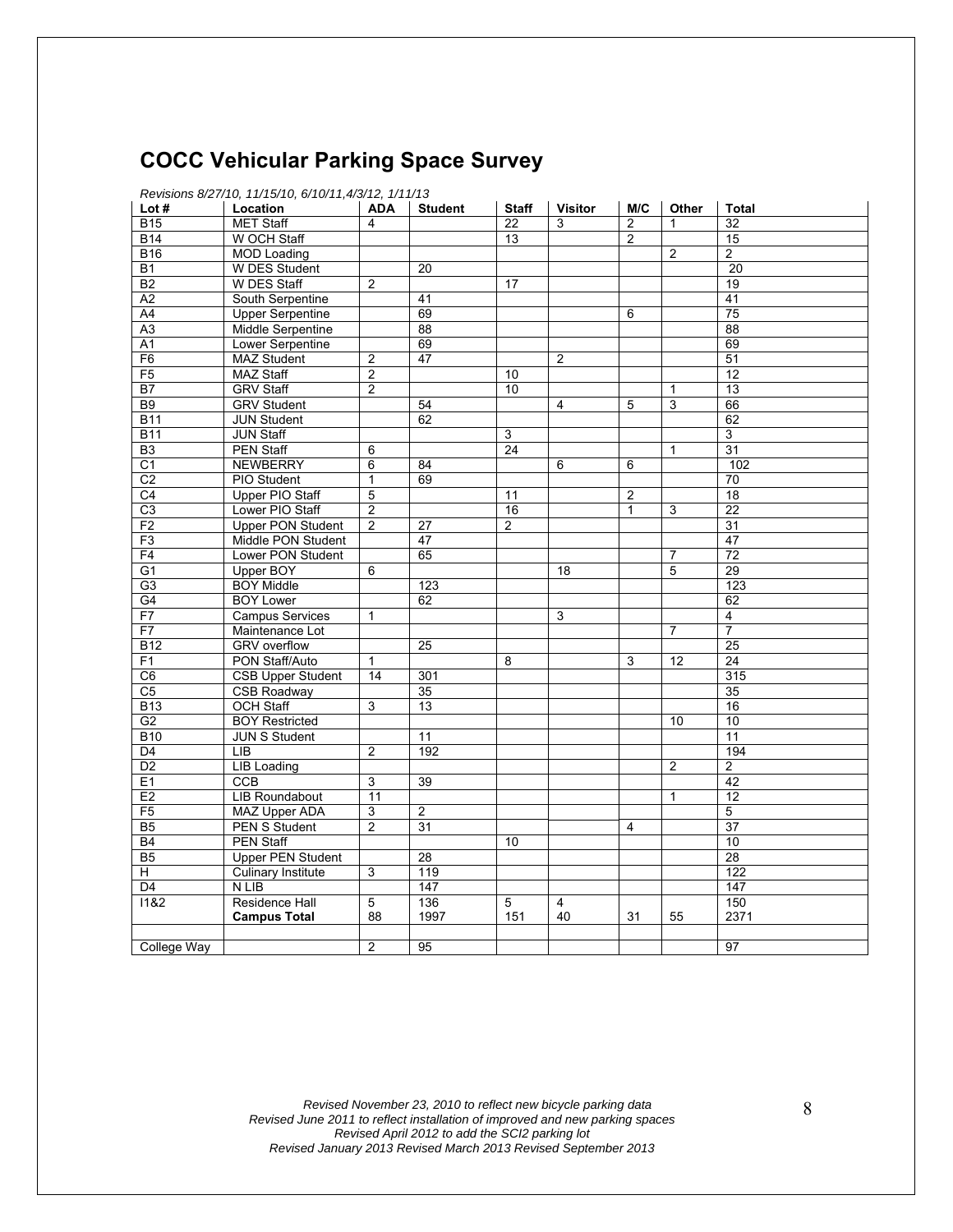#### *Existing Parking Policies*

#### *Campus Information Sources and Parking Restrictions Data*

The COCC website offers information to assist students and visitors about parking, TDM, and related services. Visitor parking permits are available from the Information Office located in the Boyle Education Center, from individual College departments, or from the Campus Services Office located behind the Boyle Education Center. Visitors are encouraged to call (541) 318-3746 for more information. In addition, permits are not needed to park along College Way, a City of Bend public street.

In student and staff parking areas, all vehicles parking at COCC must display a permanent or temporary COCC parking permit. The permits are currently free. Parking permits may be obtained from the Information Office in the Boyle Education Center Vehicles in violation of this rule and in areas specifically designated for other uses are ticketed.

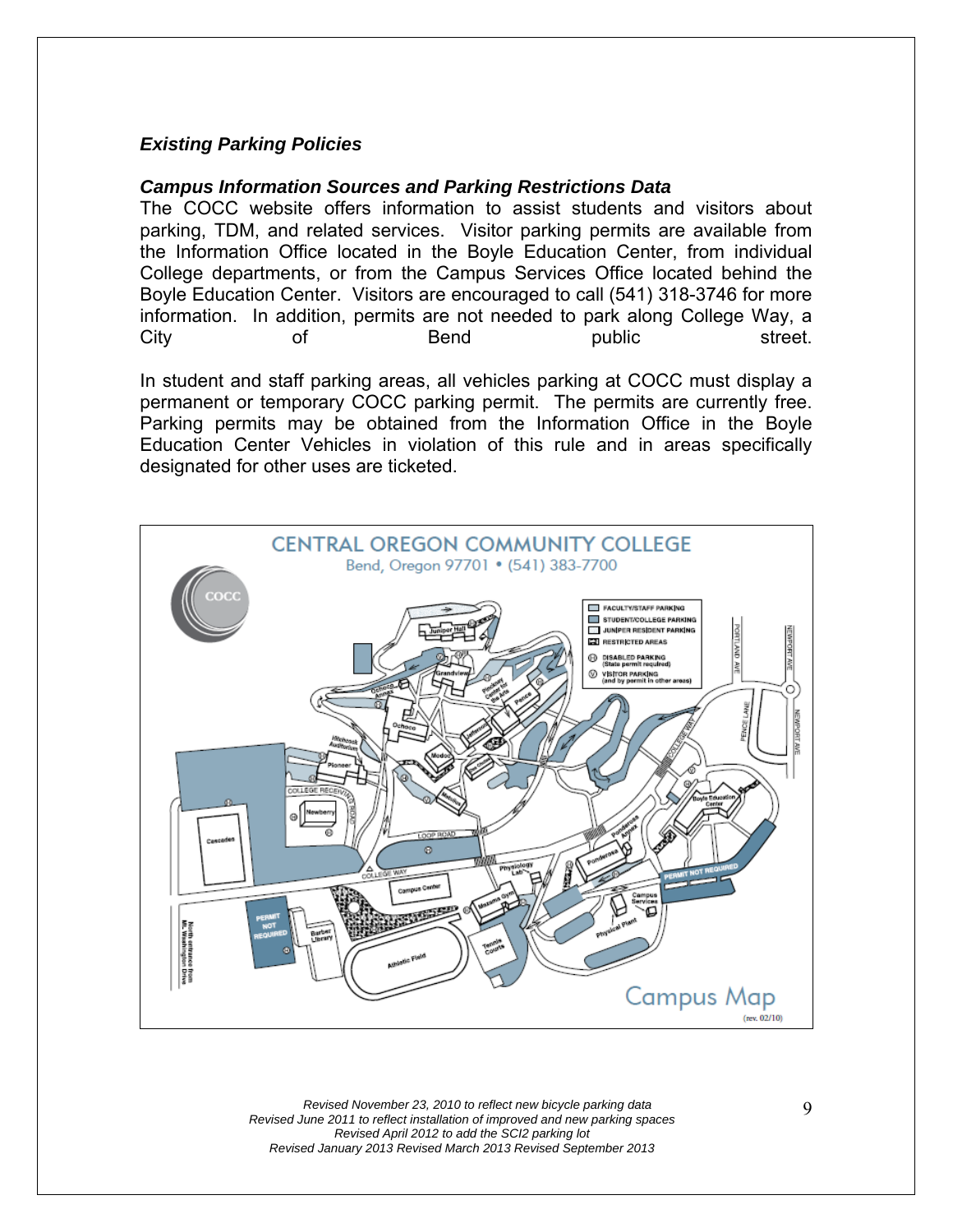#### *Shuttle Service*

A free campus shuttle service is available during fall, winter, and spring terms. The map provided below shows that the shuttle route begins at College Way and Newport Avenue and transports passengers to and from the COCC campus, stopping at nine key campus locations, including shuttle service to and from the new residence hall with pickup/drop-off near the Tennis courts without travel on City streets with the exception of College Way. COCC also has permission to use a portion of the Westside Church parking lot. All locations have been selected, on campus and off, to provide students convenient access to the established City of Bend transit system.

It is essential to note that the funding and availability of the shuttle is subject to change depending upon student enrollment and availability of college finances needed to support the program. There may be times when the shuttle route is expanded or reduced depending upon need and available funding. The PMP plan recognizes that flexibility and the ability to match services to available resources will be a key element to long-term Campus parking strategies.

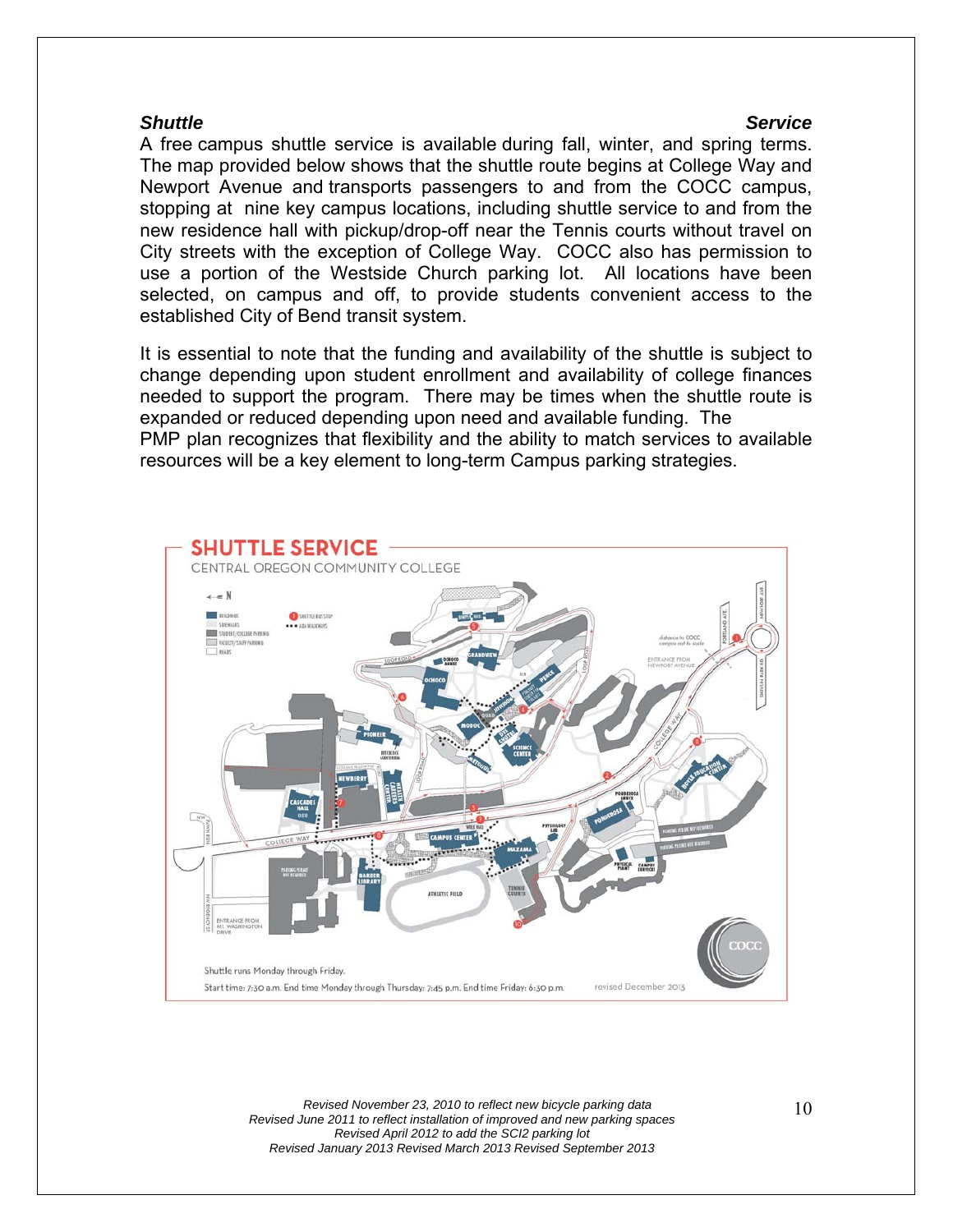#### *Shared Parking*

The entire campus operates as a "shared" parking facility and the number of spaces addresses current need, including overflow capacity. Registration days and other special event days will always operate at full capacity given the unique characteristics of those; however, they are limited in duration and not the norm. Logically, the highest demand is for the parking spaces closest to the Campus core, near educational buildings. Parking areas further from the core are generally in less demand but still necessary to provide adequate parking overall.

As the College class schedule expands to include more classes early and late in the day, as well as more online classes, existing parking will be utilized during low demand periods or no increase in demand will result from online courses.

#### *Carpooling*

In the spring of 2013 COCC initiated a pilot carpool program by identifying 15 spaces spread throughout the campus as carpool only spaces. The use of these spaces will be monitored to determine the future appropriate number of spaces and locations dedicated to carpool use.

# *3.0 Parking Space Needs – developing baseline calculations*

In accordance with City of Bend requirements COCC is required to provide a Parking Management Plan (PMP) for the Core Campus Area and this is required to be updated with each subsequent Site Plan application<sup>1</sup>. The Campus Village Area may be included in this plan or parking in the Campus Village Area may be provided based on other uses in the City Development Code, Table 3.3.300. Parking needs for COCC and related facilities are calculated on educational spaces per student.

#### *Current Spatial Allocations of Students per Classroom and Application*

As each new educational building is developed, a calculation of student space is determined, which then results in potential "students" per building. COCC uses an industry standard based upon the *Association of Higher Education Facilities Officers* data and, generally allocates 20 square feet per student for educational classrooms, including faculty. This spatial calculation is then used in conjunction with a desired number of spaces using a factor combining  $FTE<sup>2</sup>$ , Faculty, and Staff parking needs becomes the basis for determining proper levels of surface vehicular parking. This combination helps to create a system by which to develop vehicular parking standards that are flexible and best fit the needs of COCC. Unique structures, like the Culinary Institute, are not standard classroom sizes subject to the typical spatial calculations. Unique structures are limited by

 $\overline{a}$ 1 Additional updates to the PMP, outside of submitted site plans, may occur through a City land use process. Thus, COCC does not have to wait for a *site plan* process in order to update PMP data. 2 <sup>2</sup> Full Time Equivalent

*Revised November 23, 2010 to reflect new bicycle parking data Revised June 2011 to reflect installation of improved and new parking spaces Revised April 2012 to add the SCI2 parking lot Revised January 2013 Revised March 2013 Revised September 2013*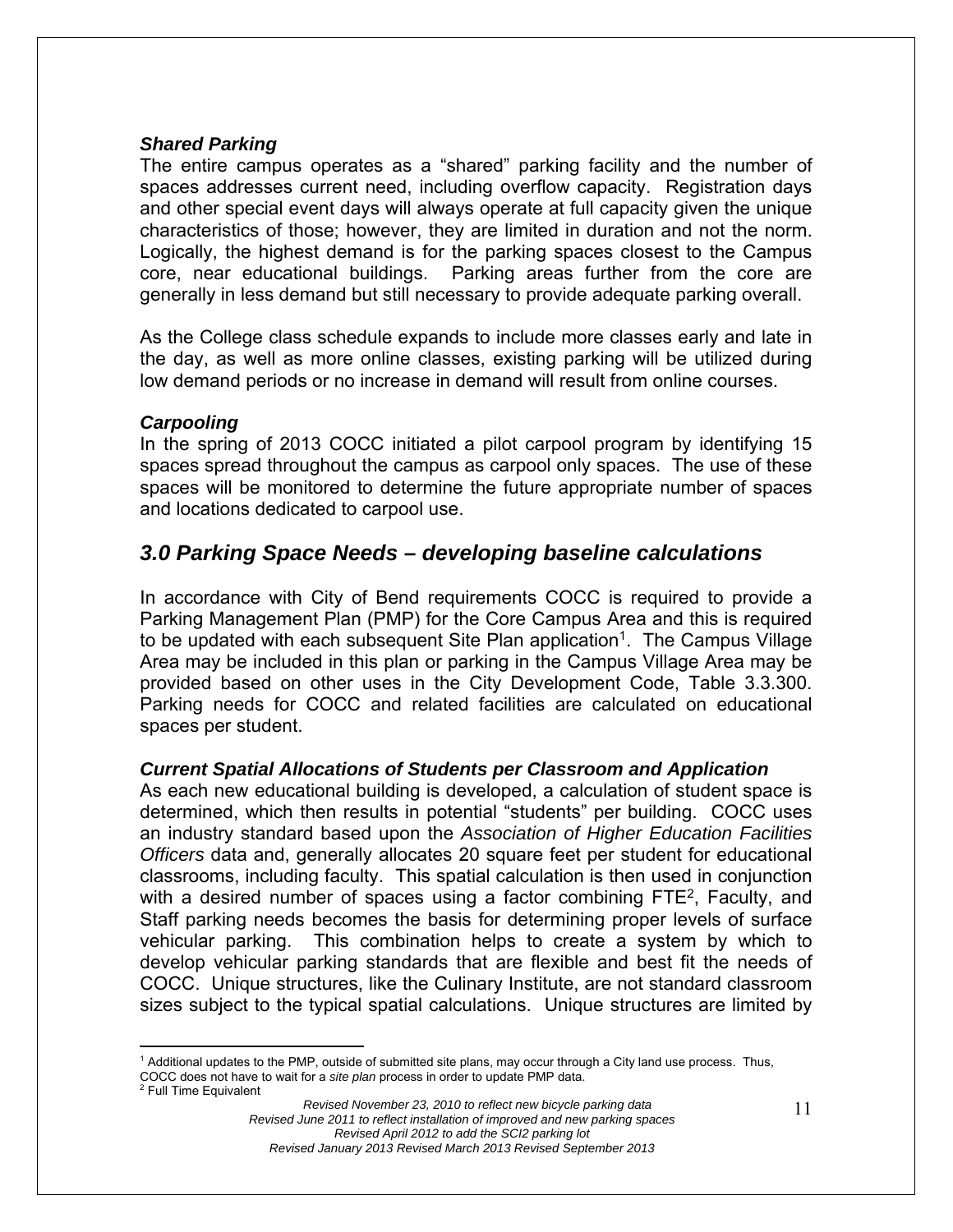enrollment because of the special aspects of the program. Likewise, the Science Center contains large spaces not used for classrooms or seminars. Laboratories within the Science Center are allocated to students enrolled in connecting lecture classes. Thus, non-Science students or other programs rarely use the laboratory spaces.

#### *Determining a Baseline for Parking Needs*

Spatial calculations alone are not adequate for determining parking needs. Since COCC is refining/expanding its parking and TDM programs it is essential to not over-park the Campus. Thus, a one-to-one ratio for student/faculty parking would be too generous and discourage alternate mode use while a low ratio would be too restrictive because not all parking management programs are fully established at this time. Based upon industry standards and examples from other similar campuses, COCC has determined that a baseline of .75 space per FTE/Faculty/Staff combination factor will be a useful guide until other Transportation Demand Management (TDM) strategies are refined, documented and fully implemented. This is reasonable because there are a large number of incentives to reduce vehicle miles traveled and to reduce energy consumption by encouraging alternate mode use. This factor also takes into consideration that not every classroom, laboratory, library seat, etc. is used at the same time. Various TDM strategies will be expanded and implemented over time and as the Campus grows.

Visitor parking and loading needs are attributed at approximately 2.5 % of surface parking provided<sup>3</sup>. This equates to about 55 spaces at this time. This number will fluctuate and likely be less than 2.5% as additional shared uses and TDM strategies are implemented. Using the 0.75 space allotment per FTE/Faculty/Staff combination factor and multiplying it times the *highest* numbers recorded for FTE per term results in a need of 1,541 surface parking spaces. Adding in the 55 visitor/loading spaces totals 1,596 surface parking spaces needed for vehicles. As noted above, COCC will provide 2,371 spaces for vehicular parking, which includes the additional residence hall spaces and the Culinary Institute, Health Careers Center and Science Center refinements and added spaces. This means there is a surplus of 775 vehicular parking spaces throughout the campus as of the date of this plan update. Bicycle and other alternate mode parking inventory/needs are discussed below.

#### *3.1 Seasonal and Economic Factors*

 $\overline{a}$ 

There is a significant amount of fluctuation that occurs year-to-year with student enrollment numbers and seasonal/special events. Dramatic changes in the local, State, National and World economy influences student enrollment; current numbers reflect the influence of economic factors on the number of Full Time Equivalent (FTE) at the COCC Awbrey Butte campus. Nonetheless, the observations of the parking capacity show that not all surface parking spaces are

*Revised November 23, 2010 to reflect new bicycle parking data Revised June 2011 to reflect installation of improved and new parking spaces Revised April 2012 to add the SCI2 parking lot Revised January 2013 Revised March 2013 Revised September 2013*  <sup>3</sup> 2221 spaces are used in this calculation, excluding public street parking on College Way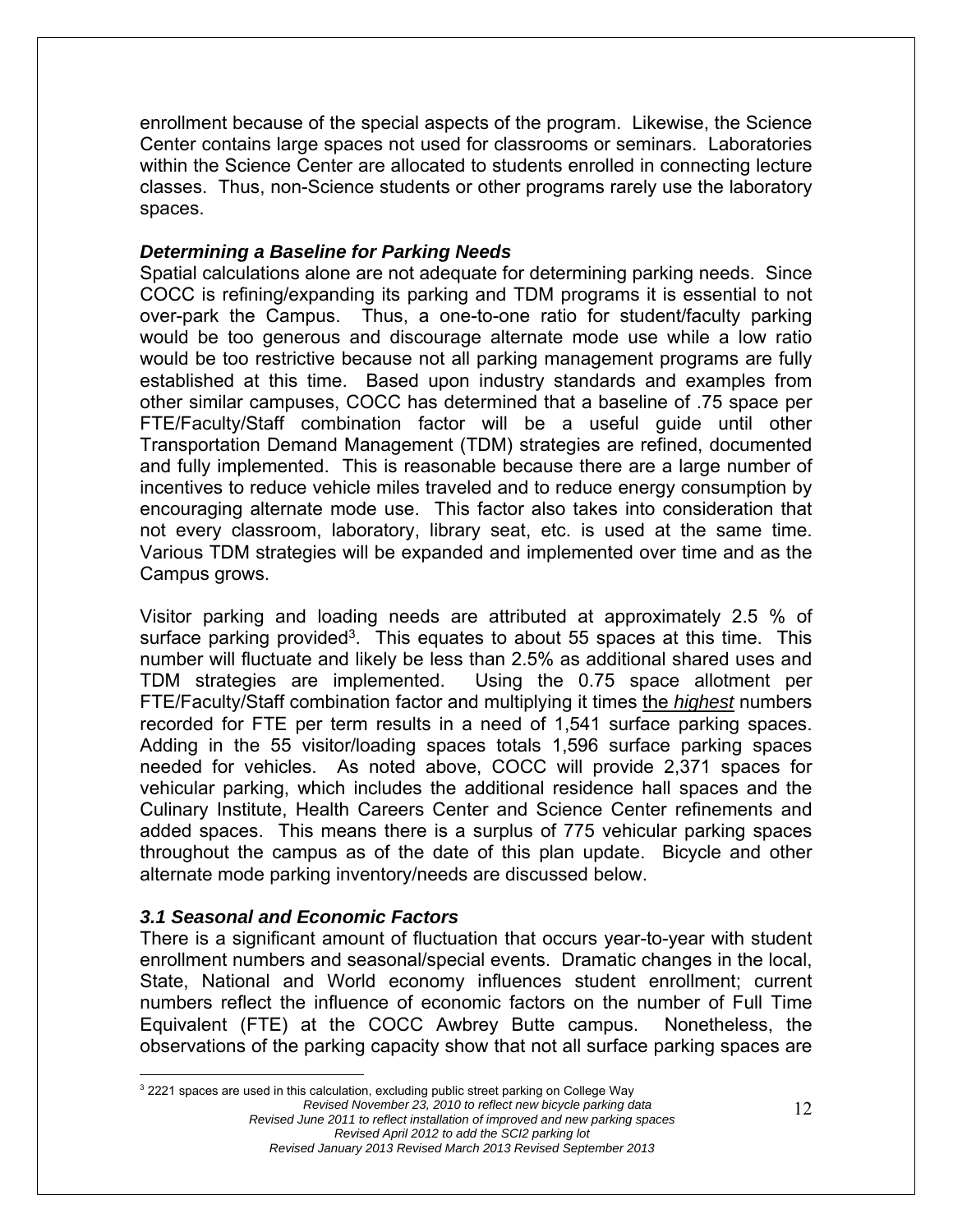utilized even though FTE's have ranged between 457 to roughly 2050 per term, with the current FTE projected to be approximately 1930 for the fall 2013 term. There is evidence the recent economic conditions have also encouraged more students to utilize transit and other alternate modes of travel. Additional analysis will be completed to better understand how these alternate modes are used. For now, this PMP identifies parking options and how those may be maximized in combination with other travel opportunities.

#### Special Event Parking

COCC, by virtue of its educational programs and special events, hosts a number of temporary venues on site. Thus, COCC may cause certain lots, spaces, areas, drives, or garages to be reserved for those attending a special event or for specifically authorized persons.

### *4.0 Pedestrian and Bicycle Circulation*

#### *4.1 Pedestrian Crosswalks*

COCC is within the urban growth boundary (UGB) of the City of Bend. City standards require sidewalks along public and private roadways. Pedestrian crosswalks occur at standard intervals and in several places along College Way are enhanced by the use of "speed tables." These "speed tables" help to slow vehicular traffic, elevate pedestrians for increased sight distance and direct pedestrians from adjacent sidewalks and trails. Additional data on actual pedestrian crosswalk usage will occur as college TDM strategies are developed and implemented. Such strategies are listed further on in this PMP.

#### *4.2 Campus Pedestrian Ways and Sidewalks*

COCC contains various trails, public/private sidewalks and, bike lanes to supplement public streets, private drives, and vehicular parking areas. COCC maintains a campus-wide network of private walkways and internal drives that serve campus pedestrian needs. This network is intended to expand as the College develops additional educational buildings, as the college or its partners develop the area designated as the Campus Village Area, and the COCC Development Parcel 1. The map provided with this PMP shows the location of typical paved trails and sidewalk systems throughout the campus. There are also unimproved paths on the campus. While these undesignated pathways exist, they are not encouraged for use. Some of these may be deer paths or part of a disc golf course available for public use. Nonetheless, pedestrians have a variety of choices when determining how to access and reach college facilities. However, like most college campuses there are segments of the pedestrian network that are not complete. As COCC grows and expands there will be additional connections made to further network connections which will enhance the campus and future TDM strategies. An inventory of campus pedestrian ways and sidewalks will need to be updated as part of a future TDM strategy.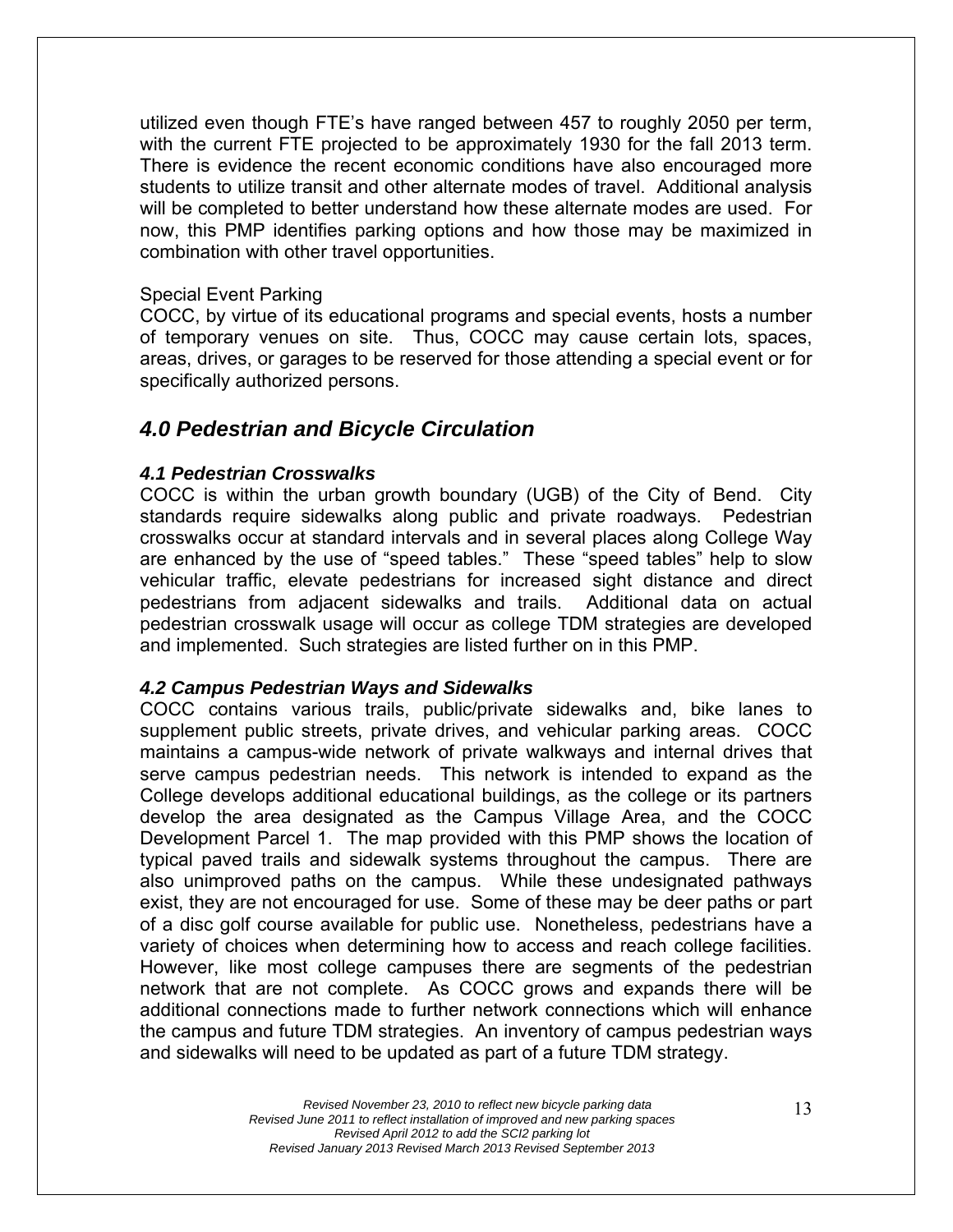#### *4.3 Bicycle Accommodation*

Bicycles are a common alternate mode of transportation used throughout the COCC campus, as well as throughout the City of Bend. Bicycles share the external and internal campus road network with pedestrians and motor vehicles, which due to the low-speed environment creates a safe and efficient multi-modal travel system throughout the campus.

Marked bicycle lanes, which improve the visibility and safety of cyclists, are provided along College Way, Mt. Washington, and Newport Avenue. In addition, the COCC shuttle van has bike racks to carry bicycles up College Way from the base of the hill making the use of bicycles much more practical.

The City of Bend standard for providing bicycle parking is one bicycle parking space for every 10 motor vehicle spaces plus one space for every residence hall unit<sup>4</sup>. Fifty percent (50%) of the bicycle parking spaces are required to be sheltered under an eave, overhang, independent structure, or similar cover. Given the total number of vehicular parking spaces provided by COCC at this time  $-2,371^5$  and applying the bicycle parking rate of 1 space per 10 motor vehicle spaces, plus 91 spaces to accommodate dorm units, results in a requirement to provide 328 bicycle spaces. Of this figure, 50% or 164 spaces must be sheltered or covered. COCC exceeds this standard as shown on the chart below and on the accompanying map.

 $\overline{a}$ 

5 The COCC identified need and total number of spaces existing are 1,541 and 2,221 respectively. Required bicycle parking is calculated on the 1,541 figure (154) plus 91 to accommodate the 91 dorm units. As surplus parking is allocated to new projects or other uses, new bicycle spaces, if needed, will be provided by COCC.

<sup>4</sup> New residence hall has 91 dormitory units rooms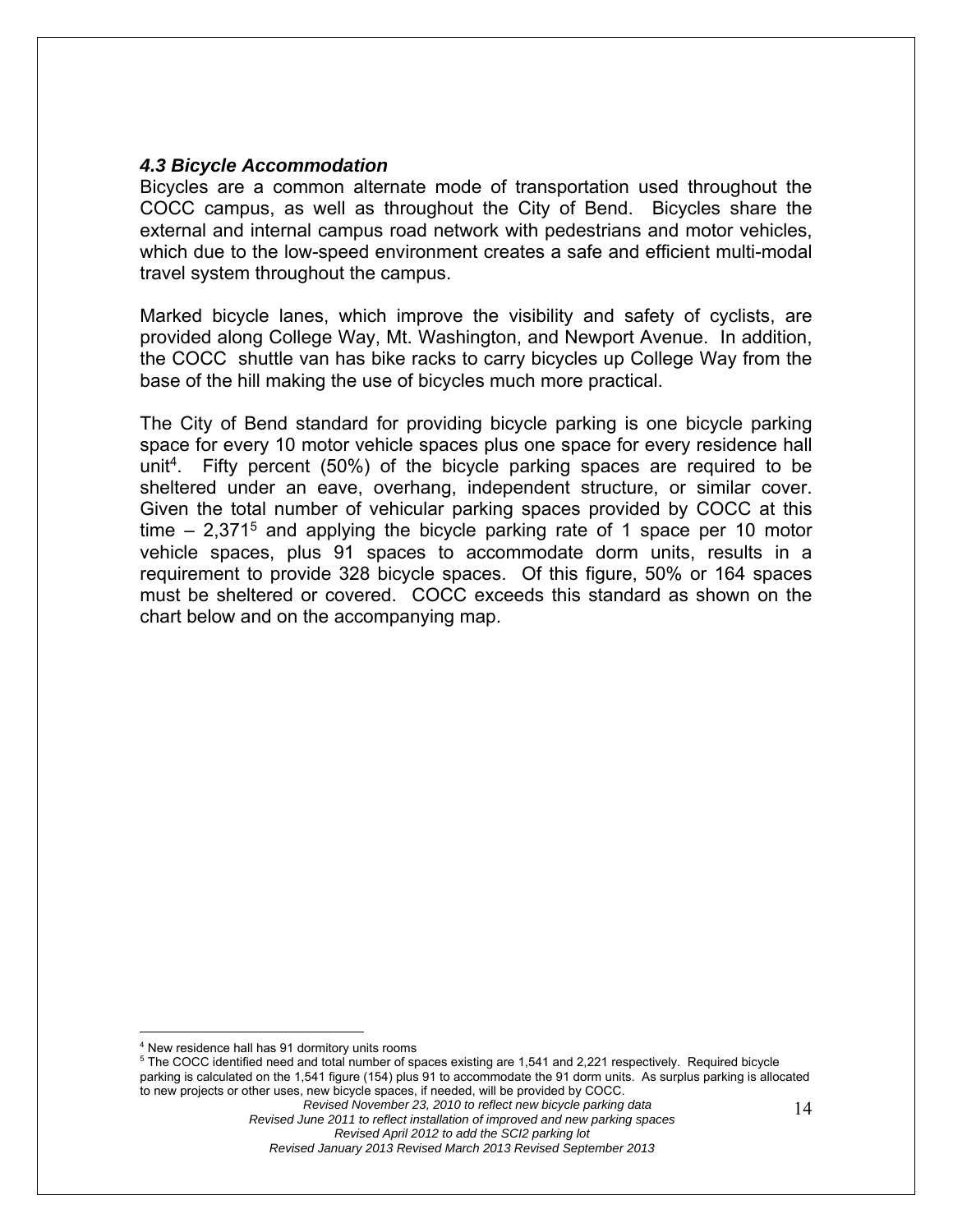| Location                   | 0000 000000 DIOYOR LAHANG MTVONOLY<br><b>Rack Coverage Type</b> |                                    |                  | <b>Rack Type</b>               |                        |
|----------------------------|-----------------------------------------------------------------|------------------------------------|------------------|--------------------------------|------------------------|
| <b>Building</b>            | Covered                                                         | <b>Partially</b><br><b>Covered</b> | <b>Uncovered</b> | Inverted<br>$U - Type$<br>Rack | Other<br>Rack<br>Type* |
| BP <sub>1</sub>            | 16                                                              |                                    |                  | 8                              |                        |
| BP <sub>2</sub>            | 20                                                              |                                    | 6                | 13                             |                        |
| BP <sub>3</sub>            | $22^{6}$                                                        |                                    | 18               | 36                             | Ribbon                 |
| BP4                        |                                                                 | 14                                 |                  | $\overline{7}$                 |                        |
|                            |                                                                 |                                    |                  |                                | COCC                   |
| BP <sub>5</sub>            |                                                                 | 11                                 | 11               | 4                              | made                   |
| BP <sub>6</sub>            | 13                                                              | 5                                  |                  |                                | Cork<br>Screw          |
|                            |                                                                 |                                    |                  |                                | Mis-                   |
| BP7                        | 12                                                              |                                    | 14               |                                | matched                |
| BP <sub>8</sub>            |                                                                 |                                    | 8                | 3                              |                        |
| BP <sub>9</sub>            |                                                                 | 4                                  |                  | $\overline{2}$                 |                        |
| <b>BP10</b>                |                                                                 |                                    | 4                | $\overline{2}$                 |                        |
| <b>BP11</b>                | 12                                                              |                                    | 12               | 18                             |                        |
| <b>BP12</b><br><b>BP13</b> | $\overline{2}$<br>8                                             |                                    |                  | 1                              |                        |
| <b>BP14</b>                | 16 <sup>7</sup>                                                 |                                    |                  | 16                             |                        |
| Residence                  |                                                                 |                                    |                  |                                |                        |
| Hall                       | 101                                                             |                                    | 24               | 34                             |                        |
| Staff                      | 6                                                               |                                    |                  |                                |                        |
| Sub-total                  | 218                                                             | 34                                 | 97               | 132                            | Varies                 |

#### **COCC Campus Bicycle Parking Inventory**

**Total Bicycle Parking Spaces Provided = (218 + 34 + 97= 349)8**

COCC provides 349 formally designated bike rack spaces on campus $9$ . 218 of these spaces are covered (exceeds the 50% requirement), 34 spaces are partially covered, and 97 spaces are uncovered. In addition, many of the COCC educational facilities are designed to shelter informal bicycle parking which supplies much more than the required number of spaces. The residence hall rooms are included in the designated spaces, as they will be utilized for bicycle storage and parking on a daily basis as permitted by the Fire Marshall. Faculty and staff members are permitted to store/park his or her bicycle within their office. To date, numerous faculty and staff members have chosen to do so. This number is expected to increase over time. As new facilities are constructed, additional designated spaces will be provided and the inventory updated.

The above chart also indicates the type of outdoor bike racks. 132 are inverted "U" type racks, which meet the current city specification. Other racks are constructed of various materials and in configurations appropriate at the time of construction and well before any city regulation. It should be noted that COCC

1

*Revised June 2011 to reflect installation of improved and new parking spaces Revised April 2012 to add the SCI2 parking lot* 

<sup>6</sup> Added with Health Careers Center

<sup>7</sup> Added with Science Center

 $^8$  12 new, uncovered, U-Type bike racks were installed BP11 1/12<br><sup>9</sup> This figure includes the eight covered spaces approved with the f

<sup>&</sup>lt;sup>9</sup> This figure includes the eight covered spaces approved with the Culinary Institute permit. COCC meets the requirement through a variety of means that provide multiple opportunities exceeding 190 spaces.

*Revised November 23, 2010 to reflect new bicycle parking data* 

*Revised January 2013 Revised March 2013 Revised September 2013*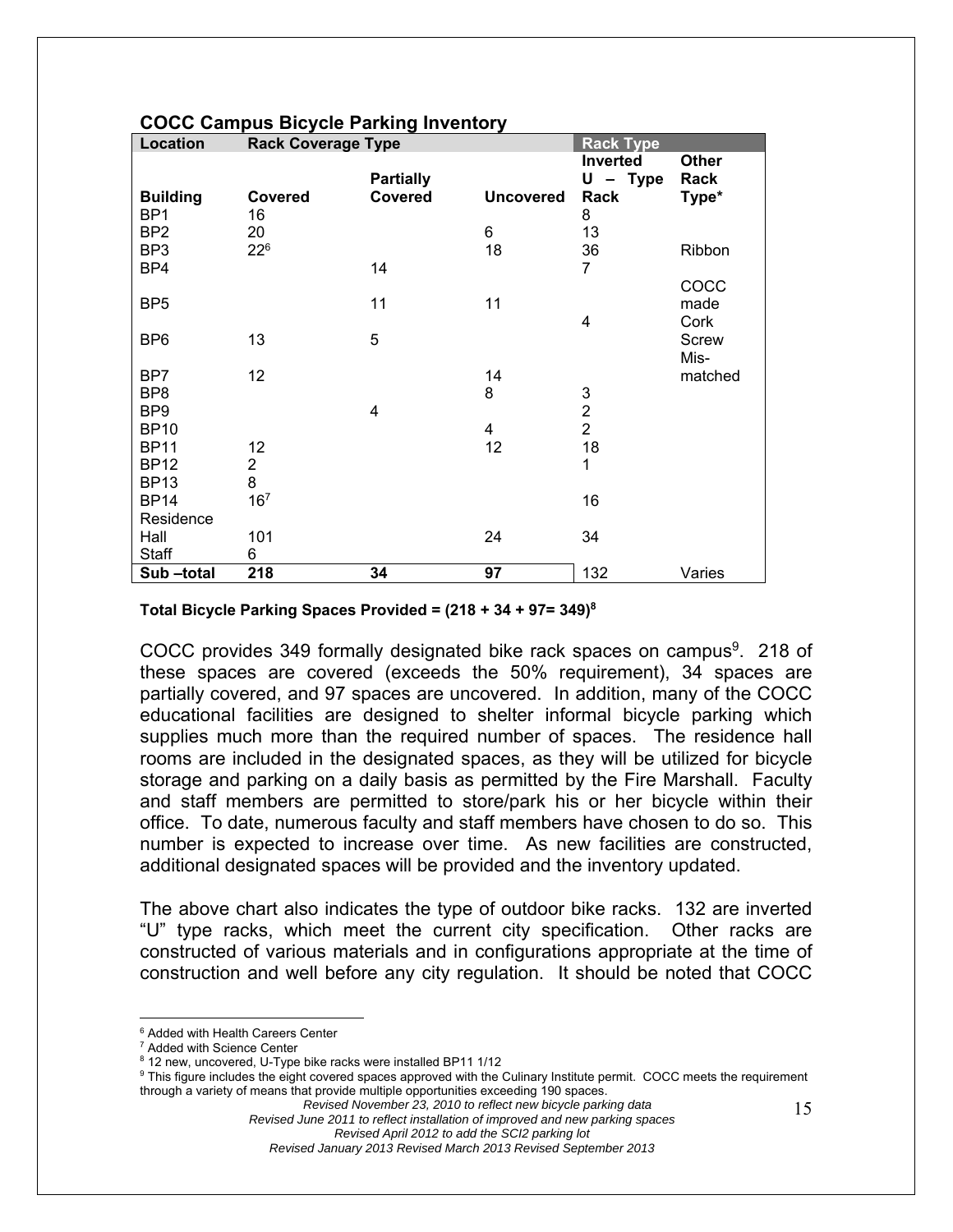considers all of its bicycle parking areas and racks to meet City Standards because the college has existed long before the current city specification was in effect. As new buildings are constructed additional bicycle, parking areas and racks will be constructed and the inventory updated. As funds become available, the College will upgrade racks that are not inverted "U" type.

# *5.0 Traffic Circulation and Signage*

#### *5.1 Internal Roadways*

COCC maintains a network of private drives within and surrounding the core campus. These drives are used for access to the various academic, maintenance, and residential buildings.

#### *5.2 Loading Areas*

There are approximately six designated loading areas throughout the COCC campus and multiple places for additional deliveries. The majority of these areas are for food services at specific buildings, where kitchens are located. Loading docks are also located at several major academic and administrative buildings. Most of these areas are accessible only by internal roadways through the campus.

### *5.3 Signage*

COCC's campus utilizes a system of signage to direct people to various facilities. COCC recognizes that clear, visible, and efficient signage is an important aspect of the PMP. In 2012 COCC completed a comprehensive updating of campus signage intended to better direct students and college visitors to appropriate parking areas from adjacent city streets.

# *6.0 Parking Plan Recommendations and Planned Actions*

COCC has had various discussions and assessments with members of the local community, public agencies, transportation engineers, civil engineers, architects, and other development experts to discuss issues related to parking and the development of the initial Parking Management Plan (PMP). Primary concerns revolve around development of parking in a phased approach rather than overbuilding and developing new parking lots, and concern students may utilize adjacent residential streets for parking. The College is mindful that an urban campus, which is expanding *and* developing a variety of access programs, will encounter various siting challenges. Timing and funding of projects is a major challenge too. However, the campus contains an extensive network of vehicular and alternate mode use options designed to reduce the number of single occupant vehicle miles traveled. This network is intended to be expanded and missing segments completed as the college expands.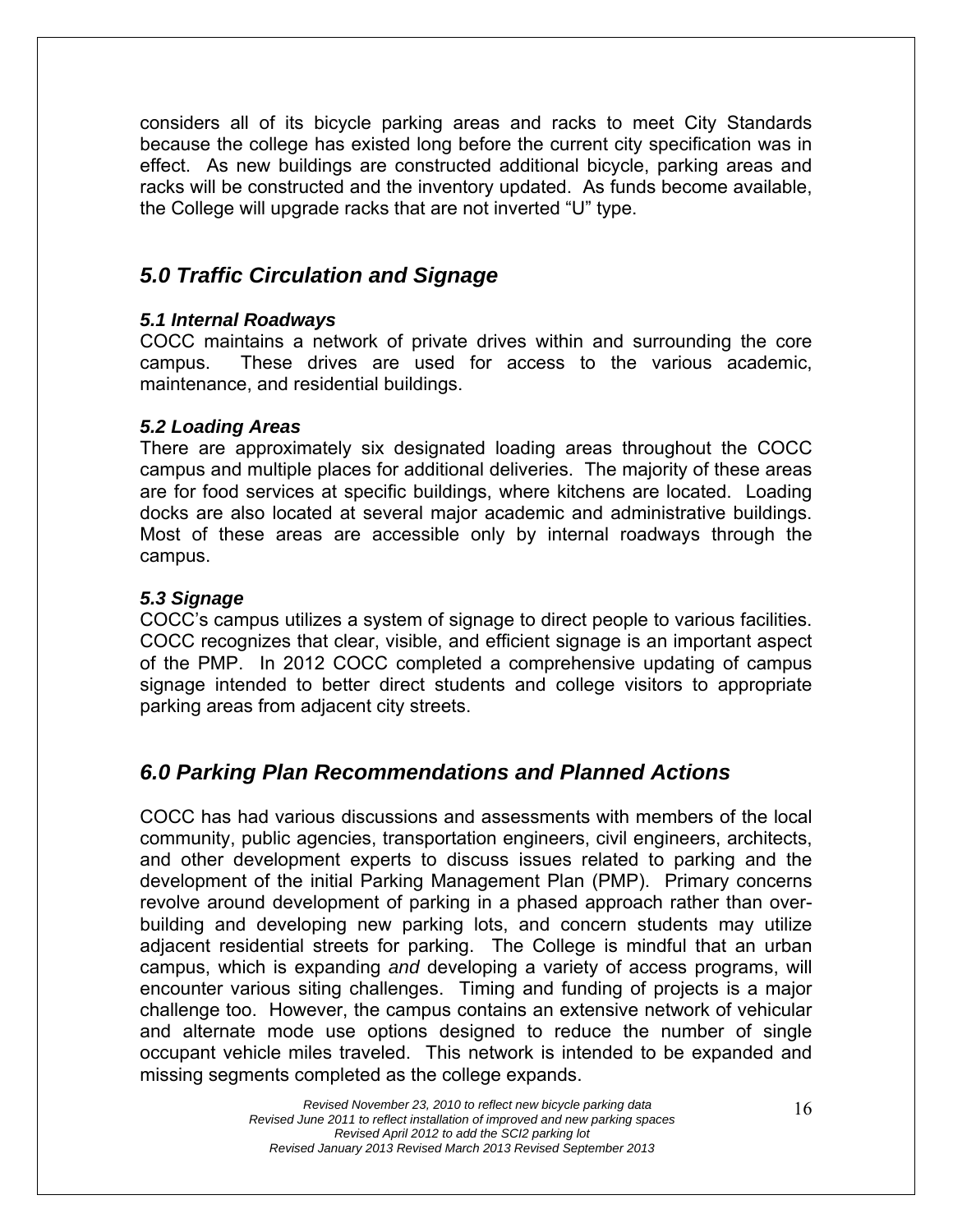#### *6.1 Increase the Number of Spaces in Conjunction with New Facilities*

COCC and its development partners will continue to monitor and manage parking needs using current city standards or the educational industry standards described above. As new TDM strategies are initiated and existing programs refined, the standards may change. The overall goal is to use land efficiently, provide a full range of transportation options, and recognize the benefits and challenges of a college located within a mixed-use urban setting. This goal can be constrained given the challenges that topography hold for the college - it is a huge task and one that requires constant vigilance and monitoring. COCC is prepared to handle such task and already has the proper staffing to accommodate the needed planning and monitoring. Thus, in determining potential locations for new parking areas, the focus will be on appropriate location and possibly reconfiguring and/or adding spaces to existing lots.

*6.1 September 2013 Update* COCC continues to monitor campus parking utilization on a regular basis and in conjunction with new educational structure development. Adjustments to the PMP were anticipated as described above. As part of parking management, COCC found that additional areas within the Campus should be improved for parking.

#### **27 Spaces added to the existing Campus Village parking area**

COCC determined an additional 55 standard parking spaces should be added adjacent to the south portion of Parking Area H2 in the vicinity of the Junger's Culinary Institute. 27 spaces were added in the summer of 2013. Adding these spaces helps to address efficient utilization of existing road and parking infrastructure investments, given the current parking patterns near the Culinary Institute. On occasion, students and visitors have been finding areas for informal parking. This area has been considered for inclusion as part of the areas parking plan and this is the appropriate time to move forward and add the spaces.

This area can accommodate the additional new spaces and is identified on parking map and have been added to the COCC Vehicular Parking Space Survey on page 7 of this plan.

#### *6.2 Examine and Improve Signage Program*

COCC currently uses a number of passive signs to direct students, faculty, visitors, etc. to various parking areas. This program was reviewed and updated in 2012.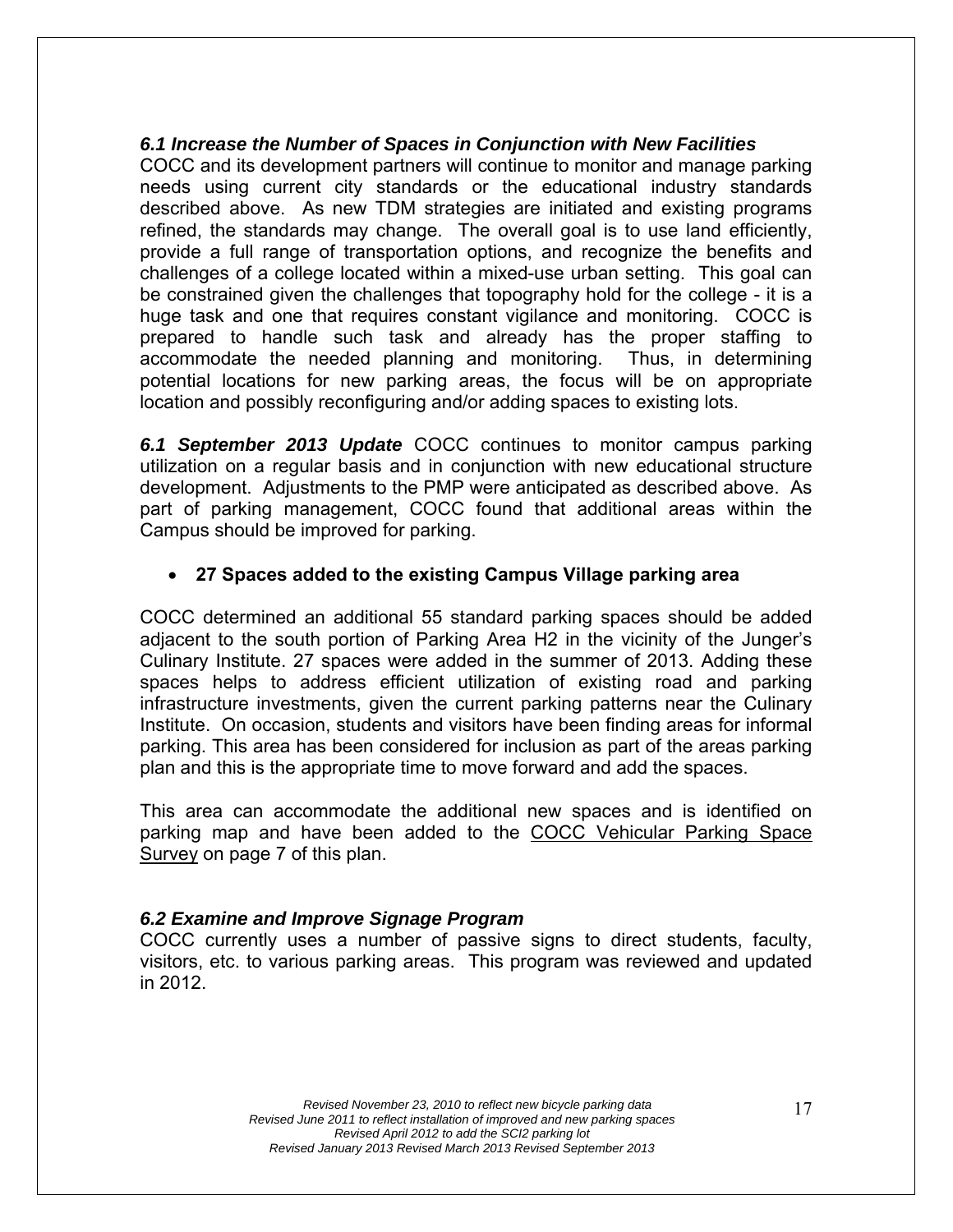#### *6.3 Explore Opportunities to Develop "Green" Parking Areas*

"Green" parking areas will be considered for the construction of future parking areas, where practical. Green Parking areas are appropriate given benefits including cost benefit and life cycle costs. These areas could be useful as overflow lots to allow the college to accommodate unusual events (such as registration demands) without creating permanent infrastructure. Construction of new parking areas provides COCC the opportunity to be at the forefront of technology, by implementing green parking areas in an effort to limit impervious space and associated environmental impacts. Green parking techniques include the use of pervious pavements (gravel, pervious asphalt, pavers, etc.) and expanded use of islands and rain gardens/swales that provide additional storage and infiltration area.

#### *6.4 Begin Dialog to Determine Options for Transfer of College Way to COCC*

Most of the COCC transportation network is made up of private drives, trails, sidewalks, and streets. College Way is currently a public street. There may be an advantage to the community if College Way was transferred to the role of a private street. COCC and the City have initiated informal discussions and should start a formal discussion of the condition of the public street, talk about the need for it to convey information (such as crosswalk locations, parking areas, etc.), and its need to safely convey bicyclists.

#### *6.5 Transportation Demand Management Considerations*

COCC currently utilizes a variety of Transportation Demand Management (TDM) measures. TDM is typically made up of a set of measures determined by an employer, in this case the employer is COCC. These measures are aimed at reducing single occupancy vehicle (SOV) trips made by employees and users of the campus facility. In the case of COCC these measures are typically aimed at students, although some measures may apply to employees as well. TDM measures are essential to reducing the demand for parking on and around the COCC campus. However, it is not feasible to implement all of the desired programs and facilities at one time. TDM techniques and programs will be phased-in and developed in a strategic and practical way, building upon existing investments such as trails, existing parking facilities, and other transportation programs such as transit, ride sharing, park and ride, and shared infrastructure with adjacent mixed-use developments. The majority of TDM measures are most effective when students and employees of COCC have multiple choices on how to travel to and from work, especially for those that live within the City limits of Bend. Over the life of this PMP, which will evolve as the campus develops over time, COCC plans to do the following:

• Improve and implement TDM measures that will target those students and employees that live along transit routes within Bend.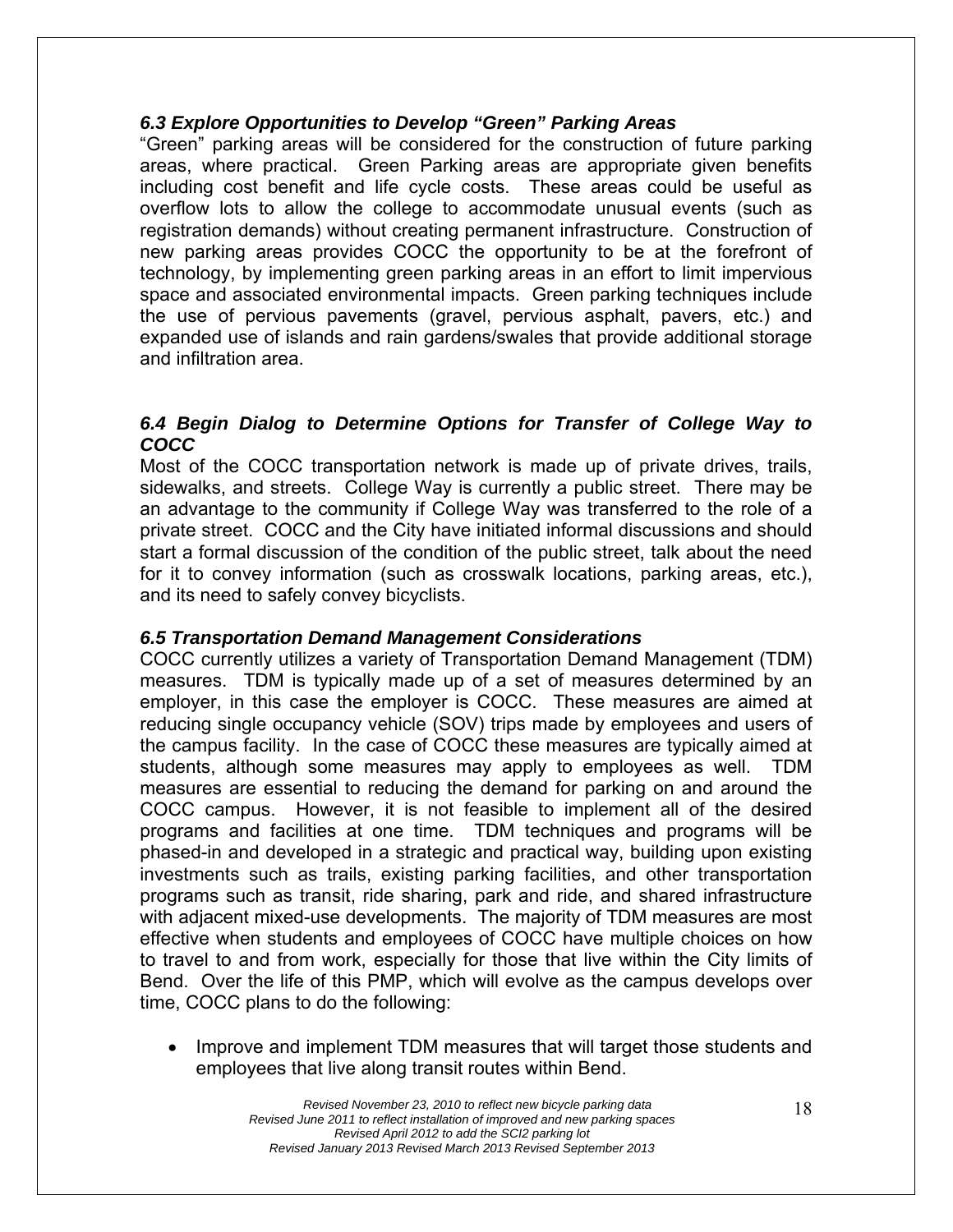- Expand its base survey showing the parking areas, circulation routes, and approximate pavement width. This will highlight the recent campus modifications and planned development (residence hall), along with pedestrian and bicycle trails.
- Identify proposed circulation changes and potential impacts to College Way access. COCC will also review potential opportunities to convert access drives to two-way control and restripe parking areas.
- Perform a Parking Demand Survey: This will show the current utilization of the current surface parking supply. This is a survey at set intervals (typically  $\frac{1}{2}$  hour to 1-hour increments) where the number of cars within specified boundaries are counted. This will then allow COCC to calculate how "full" the various parking areas are and to better understand system opportunities and constraints.
- Examine parking permit programs and potential permit pricing strategies.
- Examine the effectiveness of campus shuttles, carpool systems, park and ride, vanpools, car sharing (Zipcars), and guaranteed ride home programs.
- Monitor bicycle usage and develop incentives.
- Examine the advantages and disadvantages of providing additional student housing on campus and other faculty housing options.
- Examine the need for additional sidewalk, trail, and crosswalk improvements.
- Consider the impacts of regional COCC development on faculty and student trips, including expansion or development of facilities in surrounding communities.

While a range of options is available to the college, elements of this PMP need to be phased and coordinated at the optimal time.

#### *6.6 Key Actions to Reduce Parking Demand*

An important strategy for reducing parking demand is to commit to refine and expand Transportation Demand Management (TDM) strategies. COCC currently provides several strategies aimed at reducing parking demand such as transit service for students and employees through the shuttle program, park and ride facilities at the Westside Church, and carpool parking. COCC will expand its existing TDM strategies through the addition of new measures and improved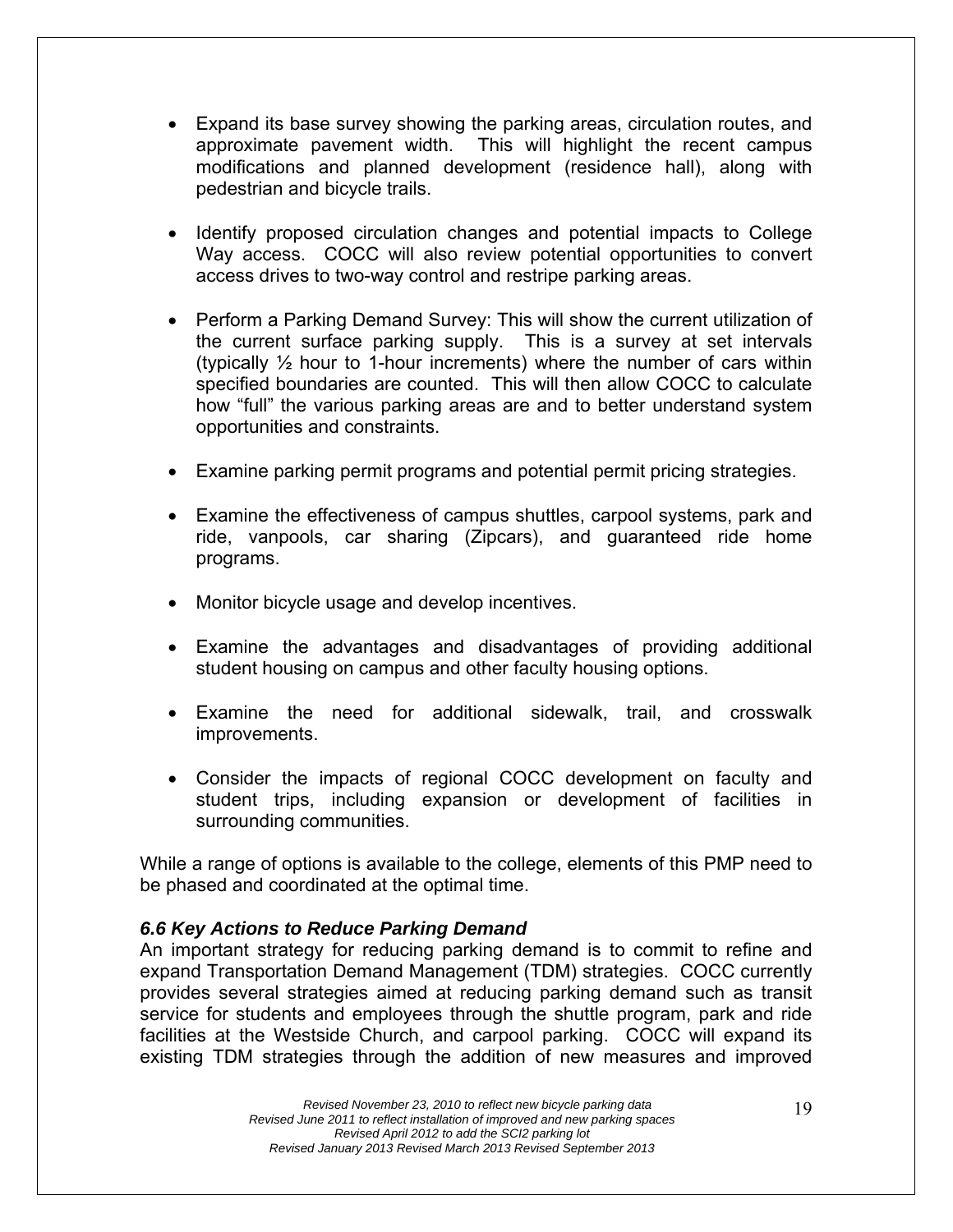advertising in the interest of reduced parking demand and maintaining a sustainable and pedestrian-friendly campus.

Specific TDM measures to be considered are broken down into four categories:

- Parking Management
- Transit Utilization
- Ridesharing
- Other Actions/Considerations

#### *Parking Management*

Measures falling under this category are specifically aimed at improvements in managing and better utilization of the existing parking areas maintained by COCC. With improved and effective parking management, COCC will be able to improve use of its existing parking, and may be able to limit the construction of new vehicular parking spaces in the future.

#### *Pricing & Permitting*

COCC recognizes that demand for parking is often directly tied to cost and location of campus parking. Free or low-cost parking close to one's destination provides limited incentive for employees or other users to utilize alternative transportation or perimeter parking areas.

When alternative travel modes are readily available, parking costs can reduce the total number of vehicle trips to a facility by a significant percentage. Thus, COCC plans to study and examine the ways and means of potentially developing a cost structure for parking permits. The goal of such a plan would be to shift vehicles to peripheral lots as well as reduce the need for parking. When peripheral lots are used, especially by students, it is more likely vehicle owners will take advantage of alternative modes of transportation that are more readily available, rather than using their car every time they want to run an errand.

COCC will also explore the potential to assign permits according to specific oncampus parking areas to provide direction to individuals who bring vehicles on campus and help limit vehicles circulating the campus in search of available parking.

#### *Parking Monitoring, Coordination & Enforcement*

COCC believes consistent enforcement is a key to successful parking management. Parking areas are monitored on a daily basis with consistent enforcement of parking policies in order to deter illegal parking activities and support parking management initiatives. Adequate parking staff is already in place to effectively monitor on campus parking areas and enforce

 COCC parking policies. Parking violation fines range from \$20 to \$100. COCC will continue to examine whether the fine structure is appropriate as an effective deterrent.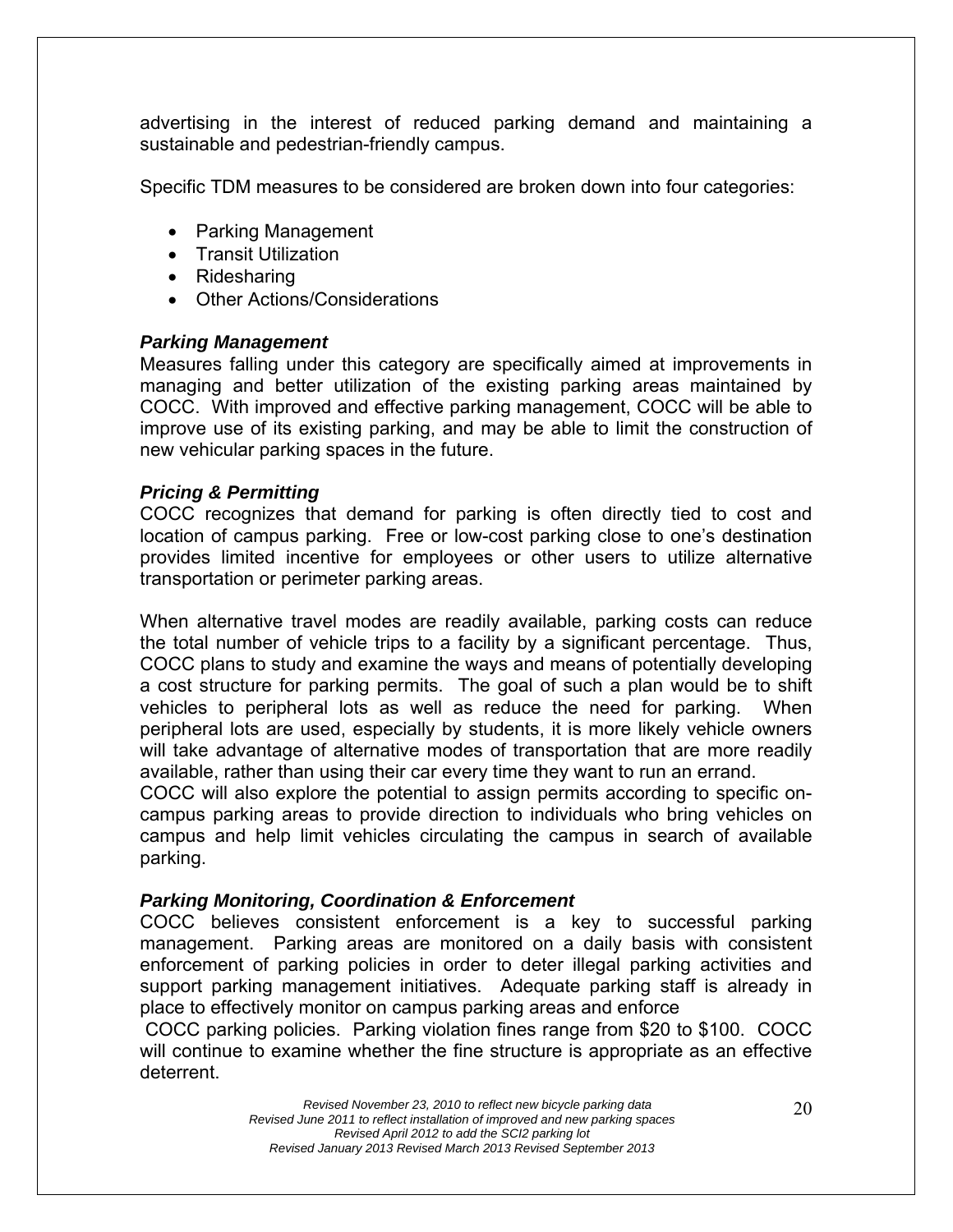#### *Public Transit*

COCC will continue to encourage students, staff and faculty to use public transit. Public transit is currently available to the College and is one of the highest ridership routes. The provision of bicycle racks on the Cascades East Transit (CET) buses allows students to link their trips, which is critical given the regional draw of the college and the areas outside of  $\frac{1}{4}$  mile of bus routes.

#### *Park & Ride*

Park & Ride lots help to intercept commuters prior to their arrival on campus. Use of these lots is often reinforced by its location near a public transit stop or using a private shuttle. The cost to users of park and ride lots is made less expensive than parking at the final destination in an attempt to encourage its use.

The use of the Westside Church parking lot, which is under-utilized during the school hours, requires no additional infrastructure investments. Park & Ride lots also provided additional options for commuters to take part in other TDM strategies. COCC will explore the use of additional Park & Ride locations. This should be done in conjunction with the implementation of other TDM measures in order to provide commuters with additional transportation options. This could be especially helpful in the event of a major on-campus event (such as a sporting event), so visitors could be parked at the park-and-ride lot and be shuttled to campus, thereby reducing parking demand, on-site circulation, overall vehicle miles travelled, and potential impacts to the surrounding neighborhoods.

#### *Ridesharing*

Measures falling under this category are specifically aimed at encouraging the creation of carpools and vanpools.

#### *Ride Share Incentives*

Ride share incentive programs provide various incentives to employees to use carpools or vanpools. Incentives offered typically include an employer offered ride-matching service, preferential parking locations for carpools or vanpools, reduced costs for carpool parking and commuter rewards (i.e. drawings, gift certificates, etc.) for employees participating in carpools and vanpools. Employers that actively promote carpooling and provide a variety of incentives can expect up to a 20 percent increase in the number of employees participating in carpools.

#### *Emergency Ride Home Program*

COCC will explore an ERH program providing security to employees who use alternative modes of transportation. This type of program guarantees an employee that they can receive transportation to their residence in the event of an emergency.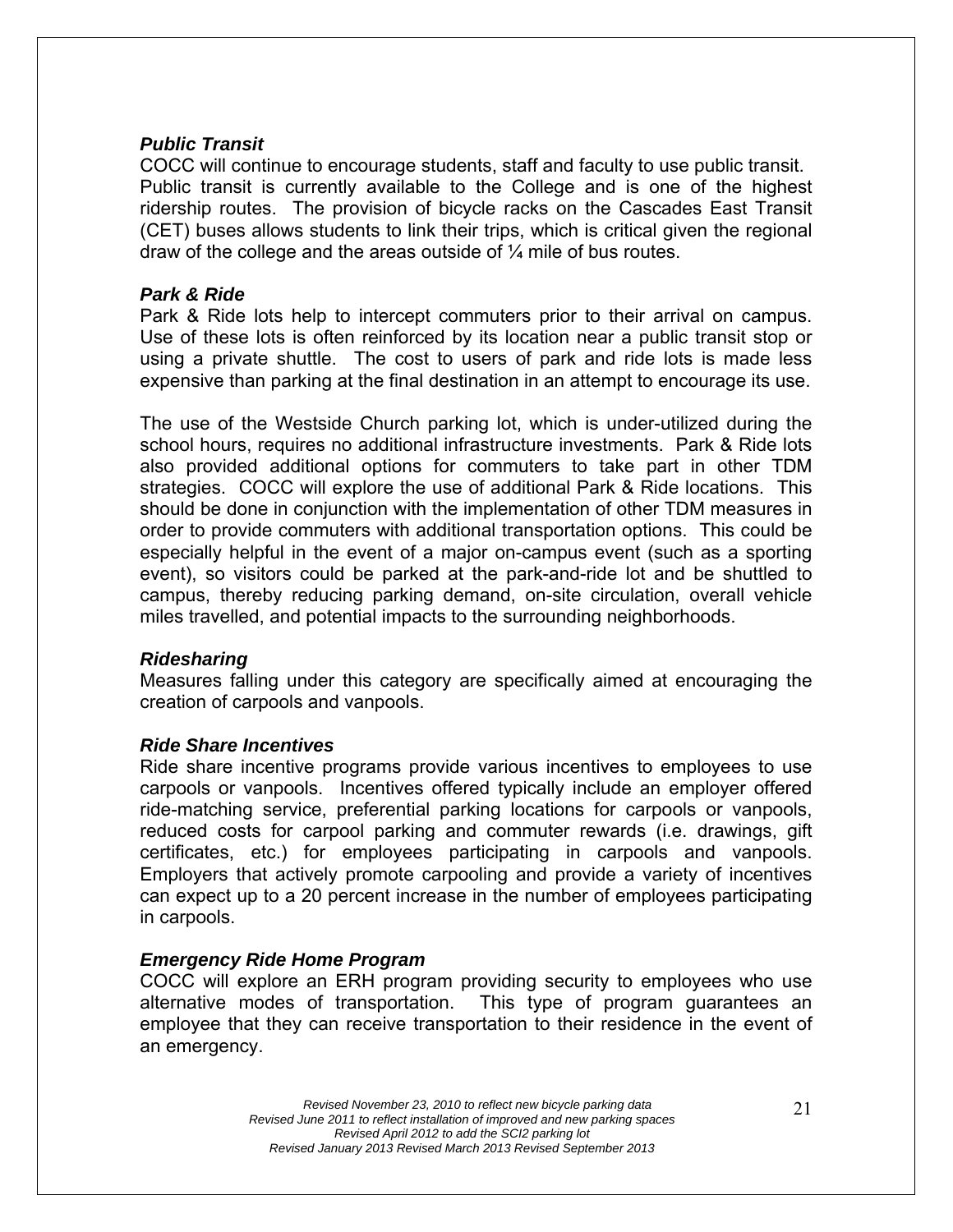#### *Other Actions/Considerations*

Other Transportation Demand Management (TDM) actions should be considered for development and implementation in order to further reduce parking demand on the campus. A brief description of these measures follows.

#### *Car Share (Zipcars) Program*

Car sharing programs provide participants with a vehicle when there is a necessity. Programs can be structured to work with other TDM measures, such as parking vanpools and other alternative modes of travel used for commuting. Car sharing provides facility users an option to run errands or travel for work, in the event that they use alternative modes of travel to commute to the facility. At colleges and universities, Zipcars are often provided to reinforce policies discouraging students from bringing personal vehicles to campus. Zipcars, or other car sharing services, provide a safety net for students (as well as employees who use alternative modes of transportation for commuting). Vehicles are used for errands, traveling to meetings or extra-curricular activities. Making Zipcars available to students and employees will encourage individuals to leave personal vehicles at home.

#### *TDM Marketing*

By engaging in a marketing campaign, the college can greatly enhance the effectiveness of its TDM strategies. Studies show that an effective marketing campaign can reduce automobile travel anywhere from 5-15% and improve the effectiveness of other TDM measures up to 3%. Marketing programs may involve setting up a designated TDM website, sending employees flyers and emails discussing the positive aspects of various TDM measures or setting up activities based on alternative modes of travel. COCC currently offers a number of marketing measures aimed at reducing single occupancy vehicle trips to the campus.

#### *Bike Sharing Program*

Bike sharing (or loaning) programs promote the use of bicycles for trips originating from a facility. The college will explore this option.

#### *Bicycle Incentive Programs*

Incentives can be used by the college to further encourage the use of bicycles among commuters. Potential incentives include short-term and long-term bicycle parking, additional covered bicycle racks that protect against weather and commuter rewards.

#### *Housing*

Housing incentives can be used to draw employees and students closer to campus, reducing the need for vehicle trips. Incentives include offering additional on-campus housing, and may include other financial incentives. COCC owns several properties on the nearby streets surrounding the campus.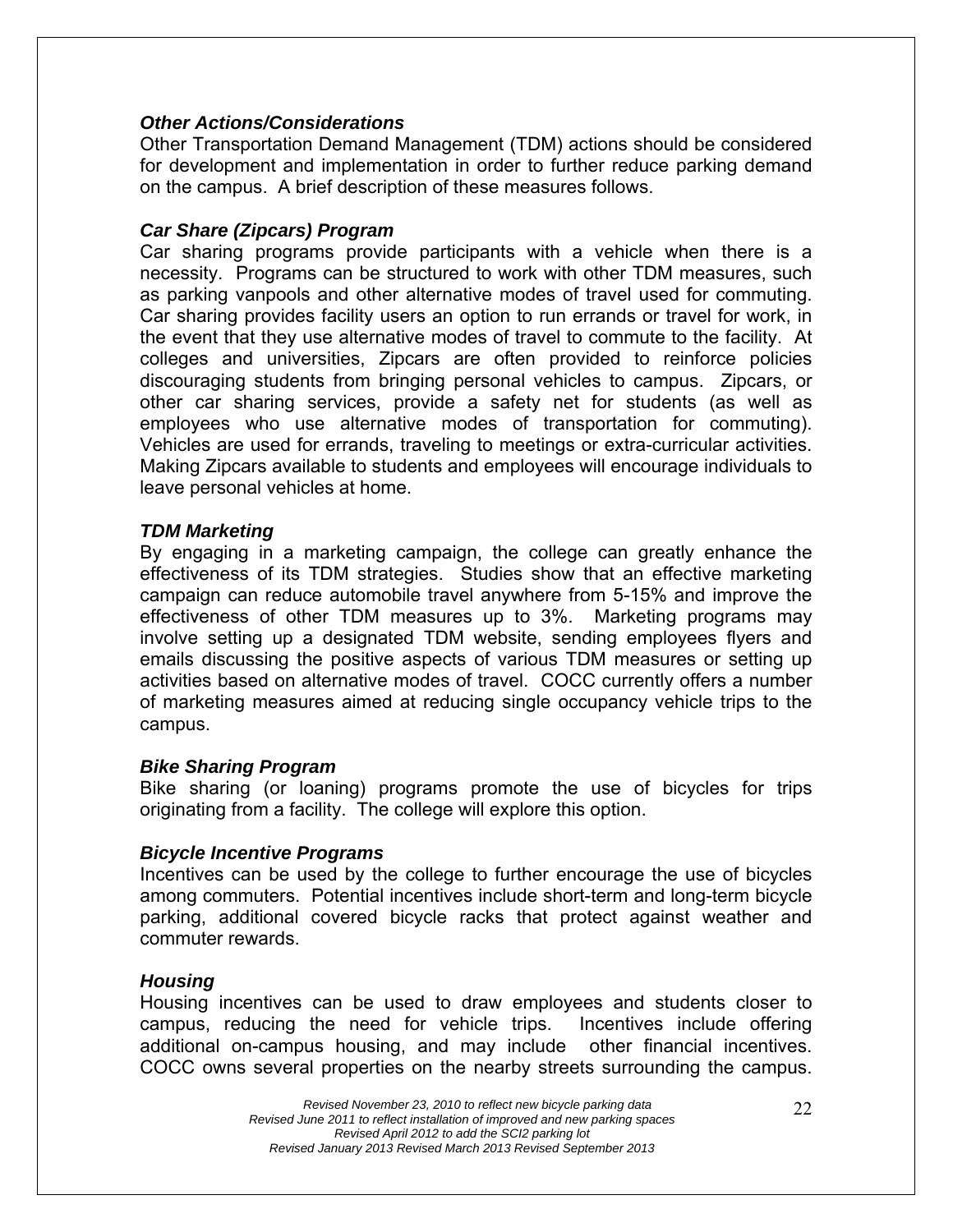The College is exploring opportunities for development of these parcels to accommodate market rate housing (on COCC Residential Development Parcel 1) which may include housing for faculty and staff. These properties are within walking distance of the College and would serve to further reduce the parking needs on campus.

#### *Pedestrian Safety Improvements*

Providing and maintaining safe pedestrian facilities are critical to the success of a Transportation Demand Management Strategies and for a college campus in particular. COCC strives to be a pedestrian-oriented campus, where personal vehicles for student use are not encouraged based on its walkable campus proximity to existing housing and the public transit system. Pedestrian safety could be improved with several small improvements in and around campus. COCC will consider the following improvements in order to maximize pedestrian safety:

#### *Raised Pedestrian Crossings*

Due to the significant amount of pedestrian activity centered on and around the COCC campus, clearly defined pedestrian crossings are crucial to maintaining pedestrian visibility and safety. Raised crosswalks make pedestrians more visible to motorists, and can substantially reduce speeds on roads where they are installed.

#### *Pedestrian Segment Planning*

COCC's growing campus environment includes areas where there are missing segments of the pedestrian trail and sidewalk system. COCC plans to connect these segments over time.

#### *Future Parking Needs with Transportation Demand Management Implementation*

As discussed above, there is adequate surface parking existing at this time. As TDM strategies are refined and developed current parking can be utilized for new campus buildings and facilities. This provides a buffer while the TDM strategies are examined and implemented over the life of this PMP. With implementation of the demand management actions as recommended in this PMP, it is expected that a reduction in parking demand could be realized. However, given the topographical constraints of the COCC campus the College will need to examine new parking lot locations throughout the campus as growth occurs. Nonetheless, it is expected that TDM measures will help reduce the total number of new spaces overall. Future TDM studies will include such things as:

- Identification of User Groups
- Updating the Number of Existing Marked Parking Spaces
- Recommended Parking Supply (w/o TDM Measures)
- Listing of Current TDM Measures (with TDM Measures)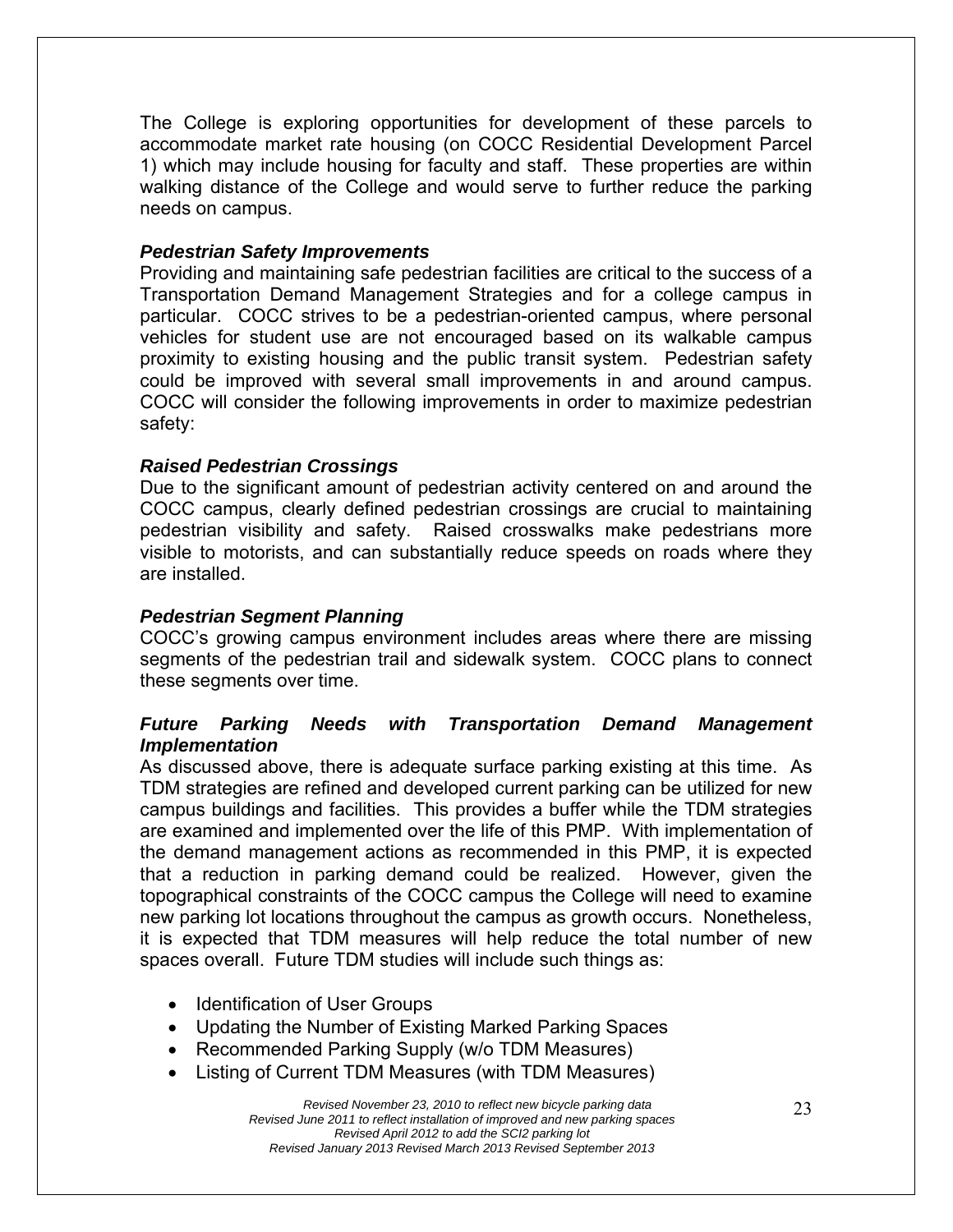- Reduction Due to TDM Measures
- Future Planned TDM Measures
- Recommended Parking Supply
- Parking Surplus or Deficit
- Assessment of Off Campus TDM strategies applicable to COCC Development Parcel 1.

# *7.0 SUMMARY - Parking Plan Action Plan*

1. Maximize Utilization of On-Campus Parking Facilities

Promote measures and parking regulations/policies that get campus parkers to maximize the use of existing on-campus parking facilities. These include:

- Explore assigning or designating all student and employee parking to oncampus or peripheral parking lots and increase enforcement of such assignments.
- Refine the current program of required parking permits for all vehicles on campus (faculty/staff, visitors, students).
- Explore where new peripheral parking spaces need to be added as part of the parking plan. In order to provide accessibility, safety, and security to peripheral parking users, a shuttle van operation should be explored and this would connects this parking area(s) with the core campus area.

2. Control Potential COCC Student and Employee Parking on Adjacent Residential Streets

- Work with City Officials, City Parking Division, and Neighborhood representatives to adopt and implement measures to discourage longterm student and employee parking on adjacent residential streets, including Polarstar Avenue as the priority.
- Continue to enforce the current COCC policy that all cars on campus (staff, faculty, students, visitors) must be registered and/or permitted and display a COCC ID tag.

3. Study and Implement Specific Parking Strategies and Transportation Demand Management Actions that will reduce demand for parking at COCC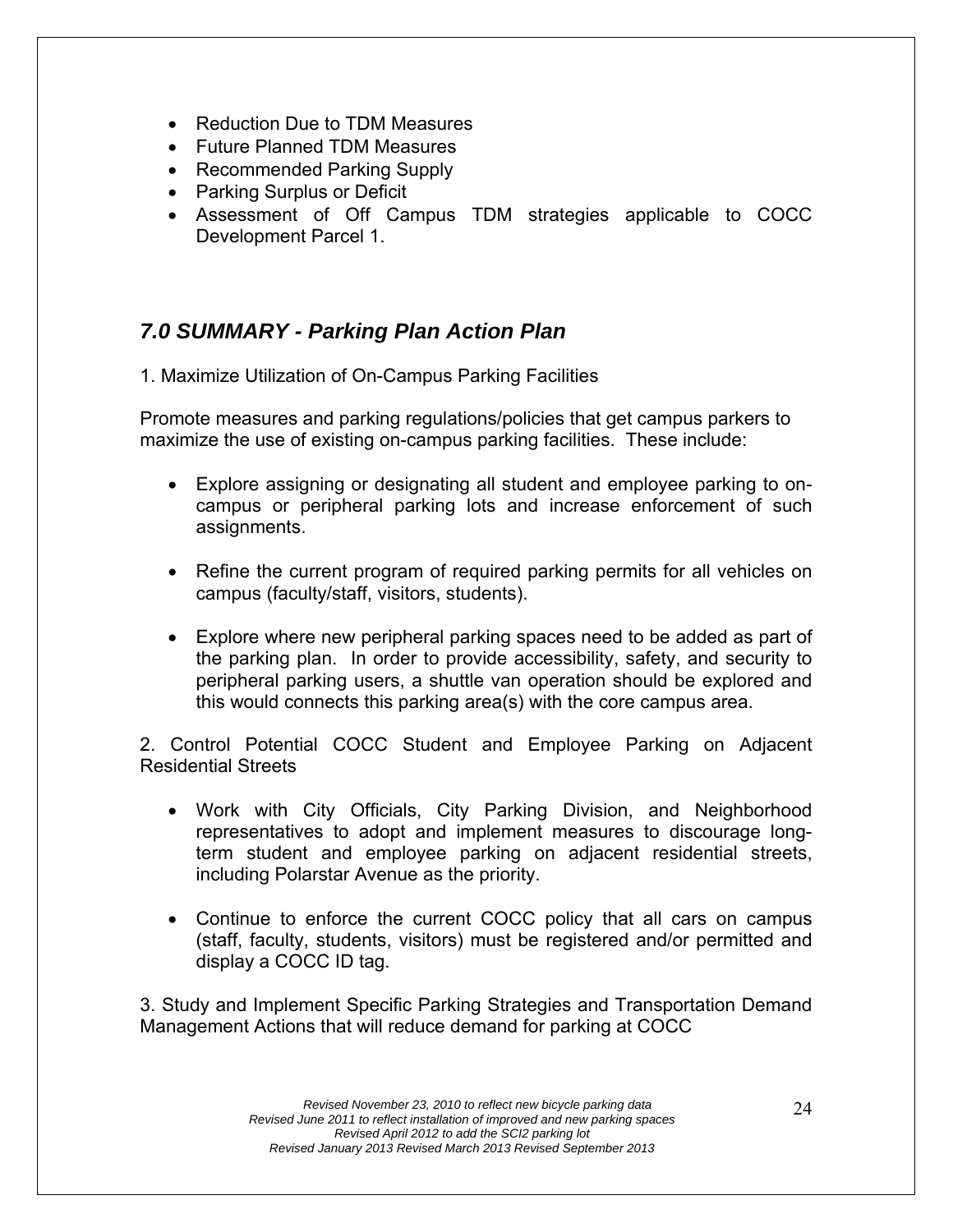- Continue to develop, approve, implement, monitor specific Parking Management Strategies where appropriate, including: parking permit requirements for all vehicles; improvements in parking monitoring, coordination, and enforcement; encourage public transit use; conduct further study of the use of park and ride lots with a campus shuttle service (potential use and cost of operation); promote rideshare incentive programs to expand use of carpools and vanpools; enhance carpool matching via COCC website; promote a car sharing program; and, establish and maintain an On-Campus Transportation Demand Management (TDM) marketing/education strategies in conjunction with current programs.
- 4. Promote Alternative Travel Modes of Biking and Walking
	- Bike sharing/bike loan program
	- Continue to improve bike facilities on campus (paths, lanes, shelters, bike racks, covered bike parking)
	- Explore financial incentives for employees to use alternative travel modes
	- Improve pedestrian walkways and major street crosswalk areas

5. Improve Traffic Safety/Circulation Around Campus

• Provide improved signage and trailblazing (i.e. guide signs) for COCC College students and visitors, through better placement of guide signs on surrounding city street system.

# **PMP Implementation Plan/Timeline**

The following are the priority actions of the COCC PMP to continue implementing in as resources allow:

1. Continue to manage parking and TDM strategies on campus and off campus. This includes preparation of Parking Demand Survey: This will show the current utilization of the current surface parking supply. This is a survey at set intervals (typically ½ hour to 1-hour increments) where the number of cars within specified boundaries are counted. This will then allow COCC to calculate how "full" the various parking areas are and to better understand system opportunities and constraints.

2. Refine current regulations to require *all* vehicles that belong to students and faculty/staff to be registered with COCC; increase the minimum fine for parking an unregistered vehicle on campus.